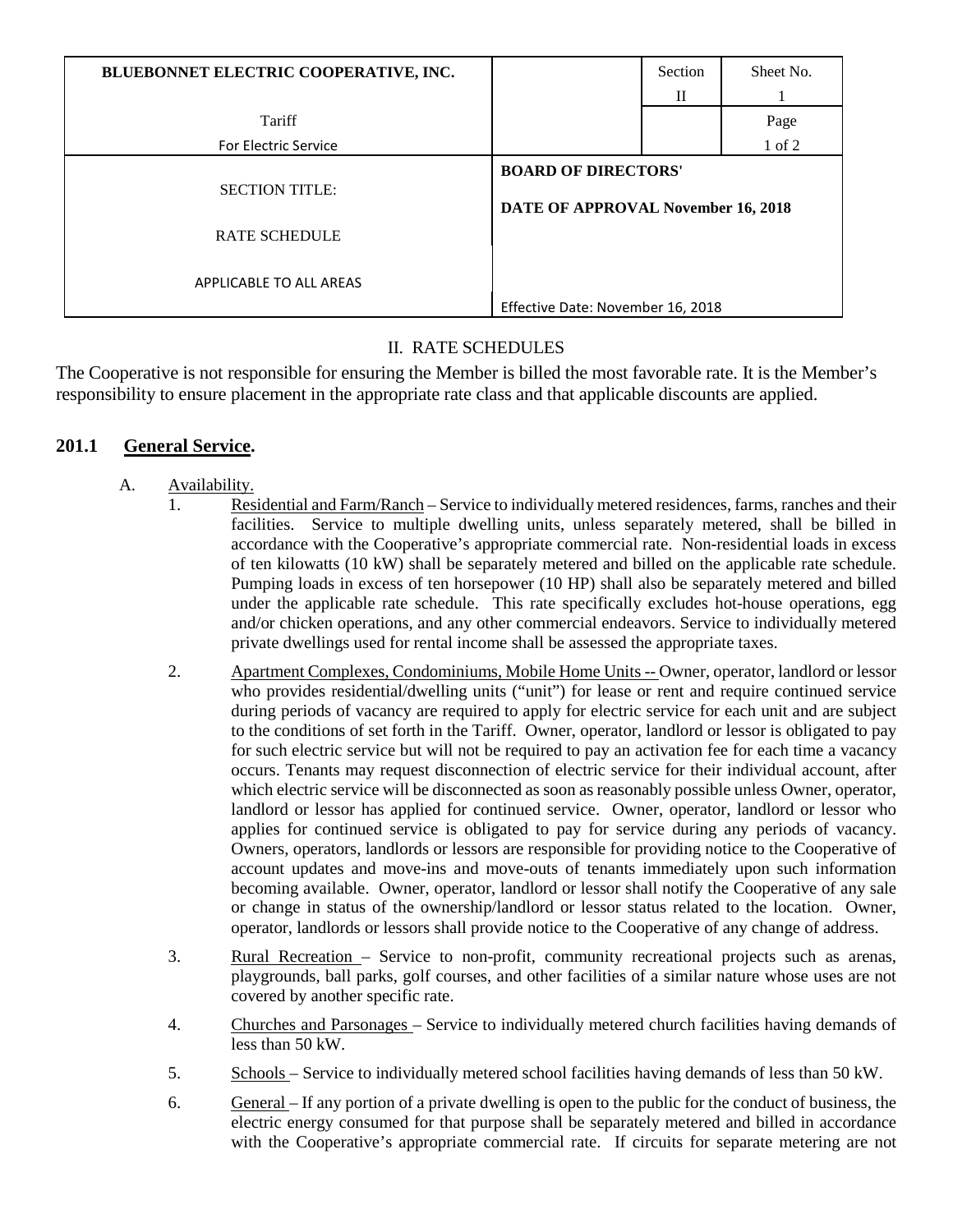| BLUEBONNET ELECTRIC COOPERATIVE, INC.         |                                                                  | Section<br>П | Sheet No.<br>1.1 |
|-----------------------------------------------|------------------------------------------------------------------|--------------|------------------|
| Tariff<br><b>For Electric Service</b>         |                                                                  |              | Page<br>2 of 2   |
| <b>SECTION TITLE:</b><br><b>RATE SCHEDULE</b> | <b>BOARD OF DIRECTORS'</b><br>DATE OF APPROVAL November 15, 2016 |              |                  |
| APPLICABLE TO ALL AREAS                       | Effective Date: March 1, 2017                                    |              |                  |

provided by the Member, the entire premises shall be classified as non-residential and billed accordingly.

B. Character of Service.

Alternating current, 60 Hertz, at available secondary voltages. Frequency and voltage shall be subject to reasonable variation. The Cooperative cannot guarantee there will be no interruptions in electric service and is not responsible for any damages which may result from voltage variations, whether or not they are within reasonable tolerances.

C. Rates.

Service Availability Charge \$22.50 per month Bluebonnet Service Charge  $$0.033047$  per kWh Wholesale Power Charge  $\text{80.058936}$  per kWh Power Cost Recovery Factor See section 202.1

#### D. Billing Adjustments.

This rate is subject to all billing adjustments. Bluebonnet is not responsible for ensuring discounts and/or the most favorable rate.

#### E. Terms of Payment.

Each bill for utility service(s), regardless of the nature of the service(s), is due 16 days after issuance unless such day falls on a holiday or weekend, in which case payment is due on the next business day. If full payment is not received in the office of the Cooperative on or before the date such bill is due, the gross amount (including late payment fee) shall be due and the Member's account will be considered delinquent and subject to disconnection if not paid.

# F. Conditions of Service.

- 1. Service to the Member shall be subject to the rules, regulations, Tariffs, Bylaws, Articles of Incorporation, policies and procedures of the Cooperative.
- 2. The Member's electric wiring facilities shall conform to the Cooperative, City, State, and National electric codes.
- 3. The Member shall not resell or share electric service with others.
- 4. The Member shall be billed for all applicable franchise fees.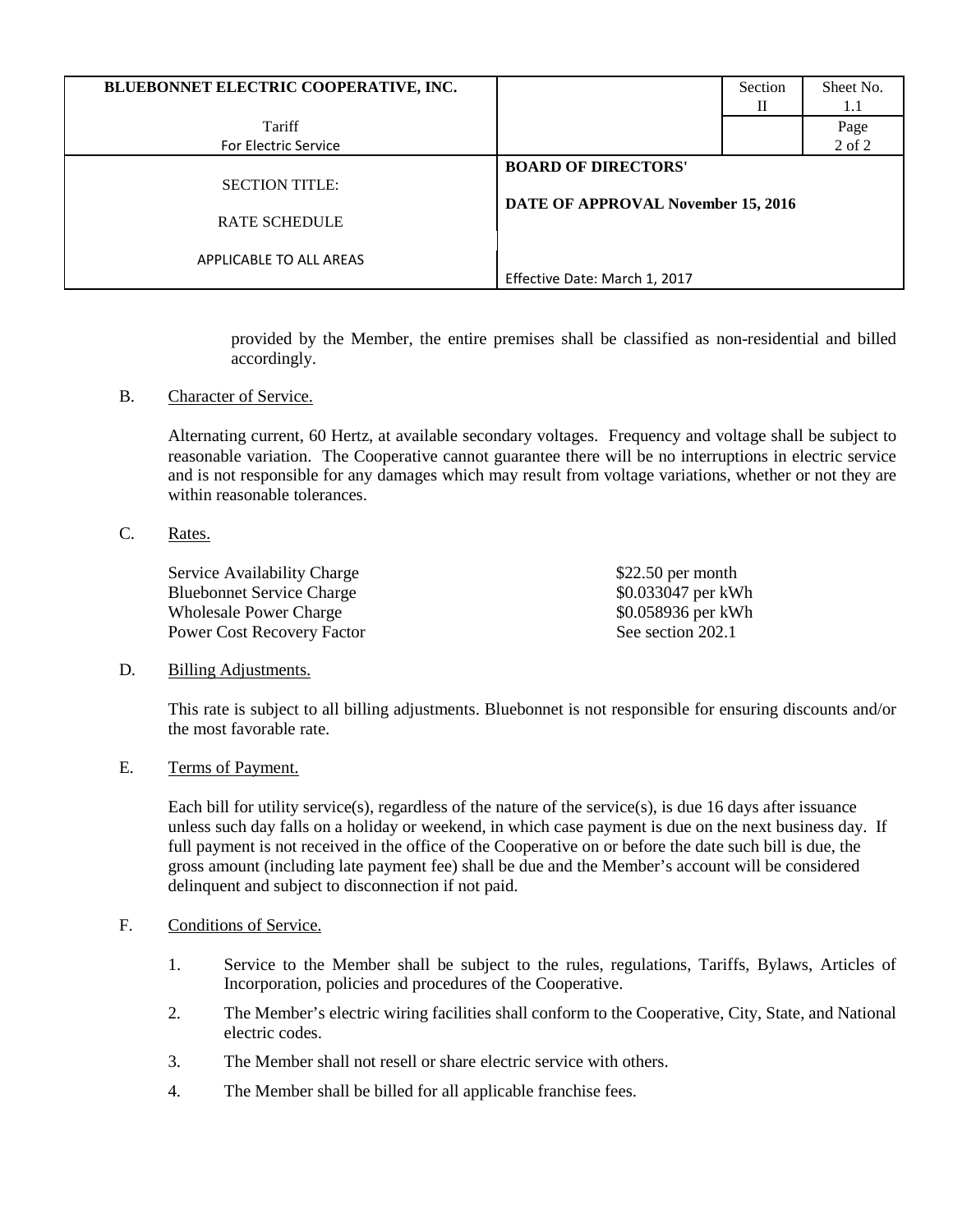| BLUEBONNET ELECTRIC COOPERATIVE, INC.         |                                                                  | Section<br>П | Sheet No. |
|-----------------------------------------------|------------------------------------------------------------------|--------------|-----------|
| Tariff                                        |                                                                  |              | Page      |
| For Electric Service                          |                                                                  |              | 1 of 2    |
| <b>SECTION TITLE:</b><br><b>RATE SCHEDULE</b> | <b>BOARD OF DIRECTORS'</b><br>DATE OF APPROVAL November 15, 2016 |              |           |
| APPLICABLE TO ALL AREAS                       | Effective Date: March 1, 2017                                    |              |           |

# **201.2 Commercial Service.**

# Availability.

Available to all commercial and industrial Members and other Members whose electric requirements for all uses are less than fifty kW (50 kW), and where usage is not covered in a specific rate schedule. Requirements of 50 kW and above will be billed on Large Power rate schedule(s).

# B. Character of Service.

Alternating current, 60 Hertz, at available secondary voltages. Frequency and voltage shall be subject to reasonable variation. The Cooperative cannot guarantee there will be no interruptions in electric service and is not responsible for any damages which may result from voltage variations, whether or not they are within reasonable tolerances.

# C. Rates.

Single-Phase Service –

Service Availability Charge  $$30.00$  per month Bluebonnet Energy Charge  $$0.037214$  per kWh Wholesale Energy Charge  $$0.058936$  per kWh Power Cost Recovery Factor See section 202.1

Three-Phase Service – Service Availability Charge  $$50.00$  per month Bluebonnet Energy Charge  $$0.039114$  per kWh Wholesale Energy Charge  $$0.058936$  per kWh Power Cost Recovery Factor See section 202.1

# D. Billing Adjustments.

This rate is subject to all billing adjustments. The Cooperative is not responsible for ensuring the Member receives all applicable Discounts and/or the most favorable rate.

# E. Terms of Payment.

Each bill for utility service(s), regardless of the nature of the service(s), is due 16 days after issuance unless such day falls on a holiday or weekend, in which case payment is due on the next business day. If full payment is not received in the office of the Cooperative on or before the date such bill is due, the gross amount (including late payment fee) shall be due and the Member's account will be considered delinquent and subject to disconnection if not paid.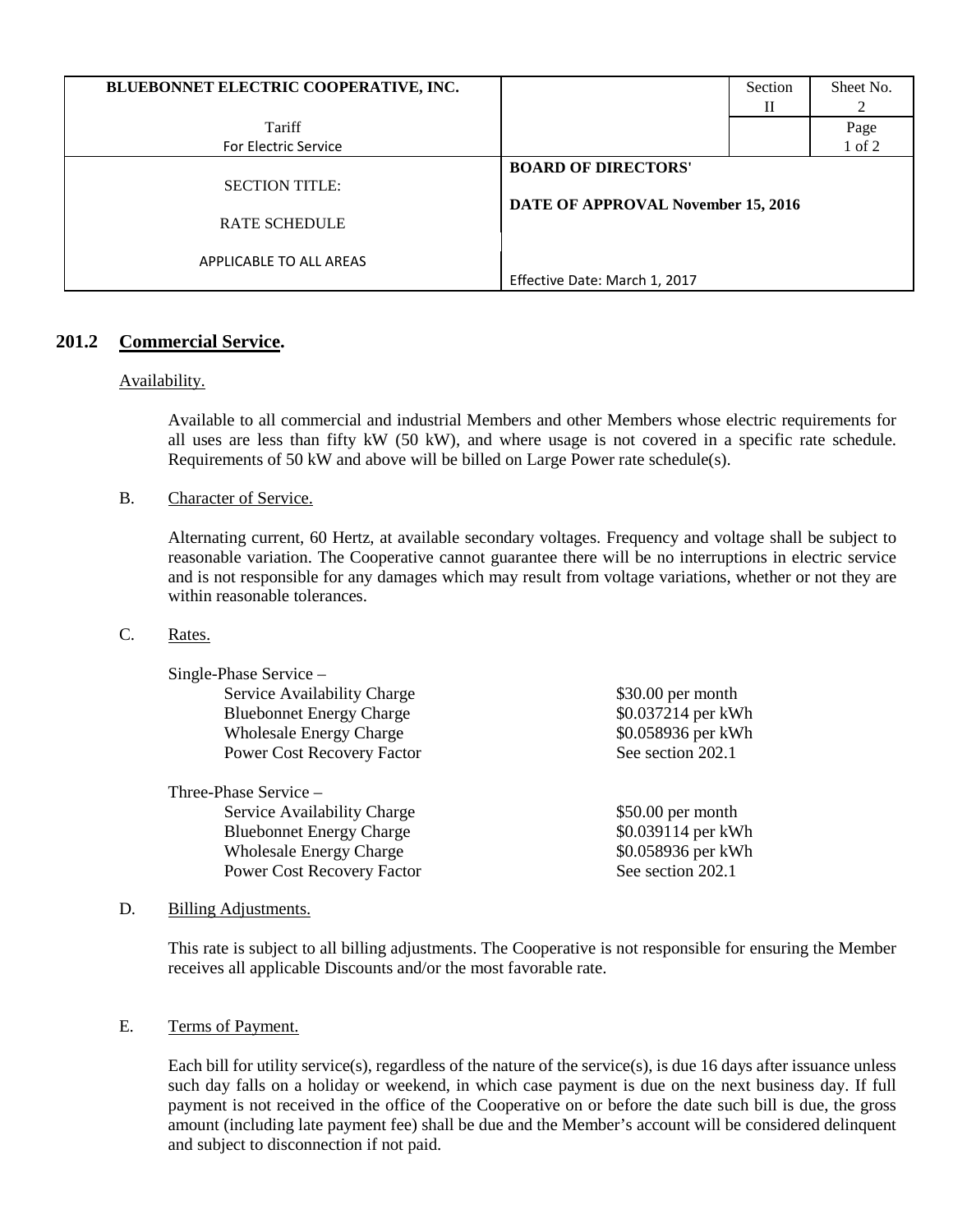| BLUEBONNET ELECTRIC COOPERATIVE, INC.         |                                                                  | Section<br>П | Sheet No.<br>2.1 |
|-----------------------------------------------|------------------------------------------------------------------|--------------|------------------|
| Tariff                                        |                                                                  |              | Page             |
| <b>For Electric Service</b>                   |                                                                  |              | 2 of 2           |
| <b>SECTION TITLE:</b><br><b>RATE SCHEDULE</b> | <b>BOARD OF DIRECTORS'</b><br>DATE OF APPROVAL November 15, 2016 |              |                  |
| APPLICABLE TO ALL AREAS                       | Effective Date: March 1, 2017                                    |              |                  |

- F. Conditions of Service.
	- 1. Service to the Member shall be subject to the rules, regulations, Tariffs, Bylaws, Articles of Incorporation, policies and procedures of the Cooperative.
	- 2. The Member's electric wiring facilities shall conform to the Cooperative, City, State, and National electric codes.
	- 3. The Member shall not resell or share electric service with others.
	- 4. The Member shall be billed for all applicable franchise fees.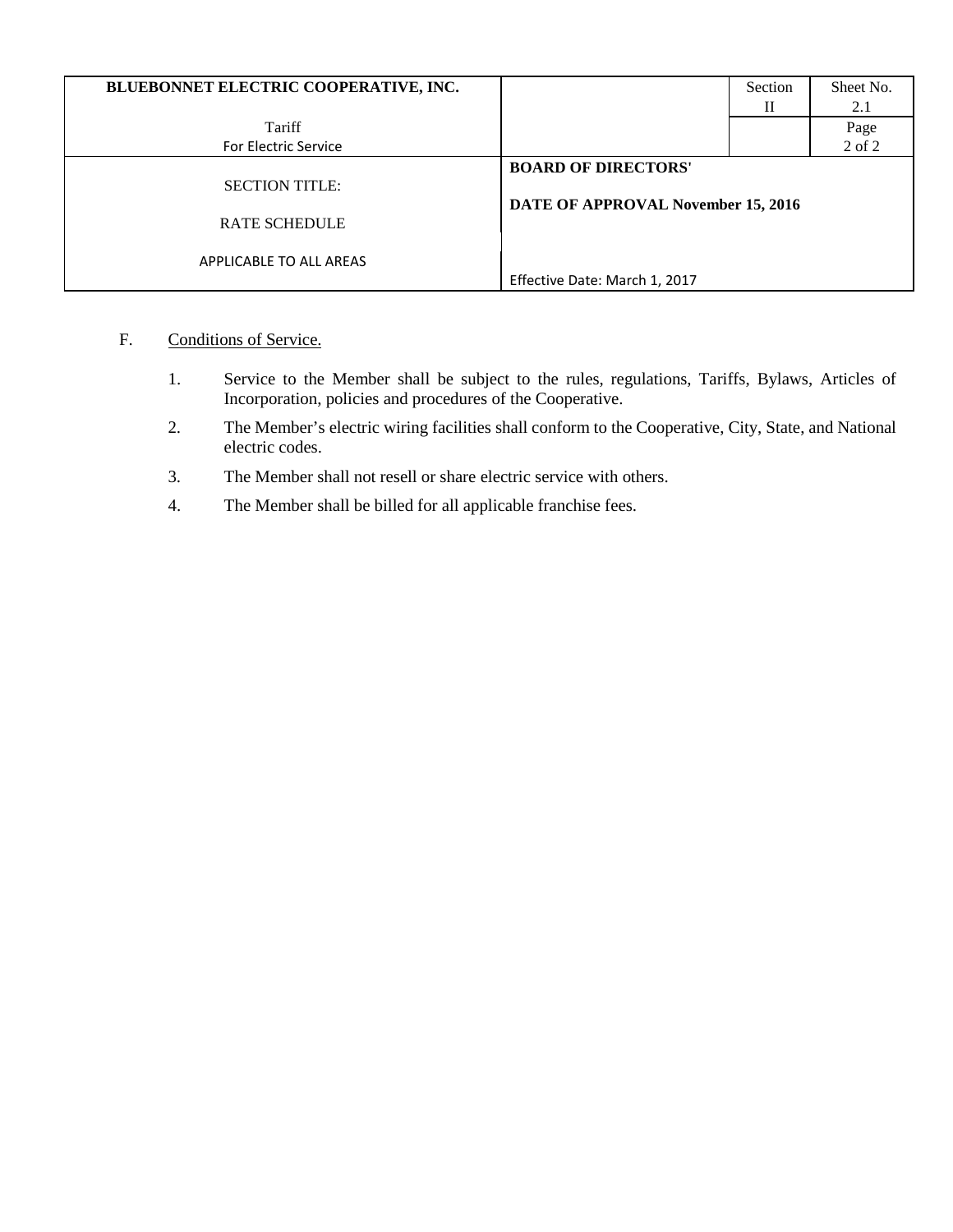| BLUEBONNET ELECTRIC COOPERATIVE, INC. |                                    | Section | Sheet No. |
|---------------------------------------|------------------------------------|---------|-----------|
|                                       |                                    | Н       |           |
| Tariff                                |                                    |         | Page      |
| <b>For Electric Service</b>           |                                    |         | 1 of 2    |
|                                       | <b>BOARD OF DIRECTORS'</b>         |         |           |
| <b>SECTION TITLE:</b>                 |                                    |         |           |
|                                       | DATE OF APPROVAL November 15, 2016 |         |           |
| <b>RATE SCHEDULE</b>                  |                                    |         |           |
|                                       |                                    |         |           |
| APPLICABLE TO ALL AREAS               |                                    |         |           |
|                                       | Effective Date: March 1, 2017      |         |           |

# **201.3 Large Power.**

# A. Availability

Available to all commercial and industrial Members whose electric requirements for all uses are between fifty kilowatts (50 kW) and two hundred fifty kilowatts (250 kW), and whose uses are not covered by a specific rate schedule.

# B. Character of Service.

Alternating current, 60 Hertz, at available primary or secondary voltages. Frequency and voltage shall be subject to reasonable variation. The Cooperative cannot guarantee there will be no interruptions in electric service and is not responsible for any damages which may result from voltage variations, whether or not they are within reasonable tolerances.

# C. Rates.

| Service Availability Charge       | \$75.00 per meter per month |
|-----------------------------------|-----------------------------|
| Demand Charge                     | \$5.00 per Billing kW       |
| <b>Bluebonnet Energy Charge</b>   | \$0.015091 per kWh          |
| <b>Wholesale Energy Charge</b>    | \$0.058936 per kWh          |
| <b>Power Cost Recovery Factor</b> | See section 202.1           |

# D. Demand.

The demand shall be the maximum kilowatt (kW) demand established by a Member for any thirty (30) minute interval during the billing month but not less than 50 kW.

# E. Billing Adjustments.

This rate is subject to all billing adjustments. The Cooperative is not responsible for ensuring the Member receives all applicable Discounts and/or the most favorable rate.

# G. Terms of Payment.

Each bill for utility service(s), regardless of the nature of the service(s), is due 16 days after issuance unless such day falls on a holiday or weekend, in which case payment is due on the next business day. If full payment is not received in the office of the Cooperative on or before the date such bill is due, the gross amount (including late payment fee) shall be due and the Member's account will be considered delinquent and subject to disconnection if not paid.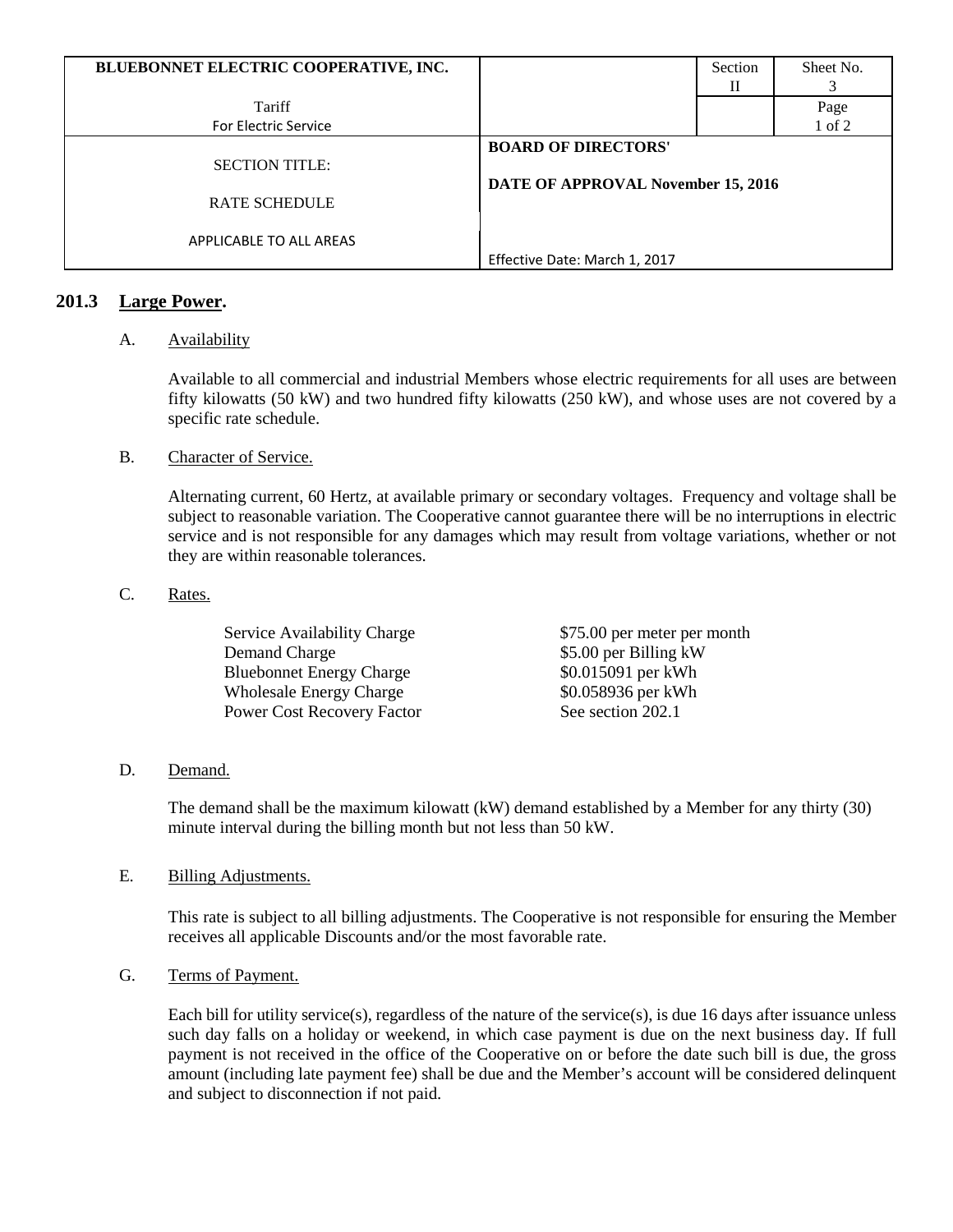| BLUEBONNET ELECTRIC COOPERATIVE, INC.         |                                                                  | Section<br>П | Sheet No.<br>3.1 |
|-----------------------------------------------|------------------------------------------------------------------|--------------|------------------|
| Tariff                                        |                                                                  |              | Page             |
| <b>For Electric Service</b>                   |                                                                  |              | 2 of 2           |
| <b>SECTION TITLE:</b><br><b>RATE SCHEDULE</b> | <b>BOARD OF DIRECTORS'</b><br>DATE OF APPROVAL November 15, 2016 |              |                  |
| APPLICABLE TO ALL AREAS                       | Effective Date: March 1, 2017                                    |              |                  |

H. Primary Service Discount.

If service is furnished at primary distribution voltage and the Member provides transformation, a discount of three percent (3%) shall apply to the Demand and Energy charges. This discount shall not apply to billing adjustments.

- I. Conditions of Service.
	- 1. Service to the Member shall be subject to the rules, regulations, Tariffs, Bylaws, Articles of Incorporation, policies and procedures of the Cooperative.
	- 2. The Member's electric wiring facilities shall conform to the Cooperative, City, State and National electric codes.
	- 3. The Member shall not resell or share electric service with others.
	- 4. The Member shall be billed for all applicable franchise fees.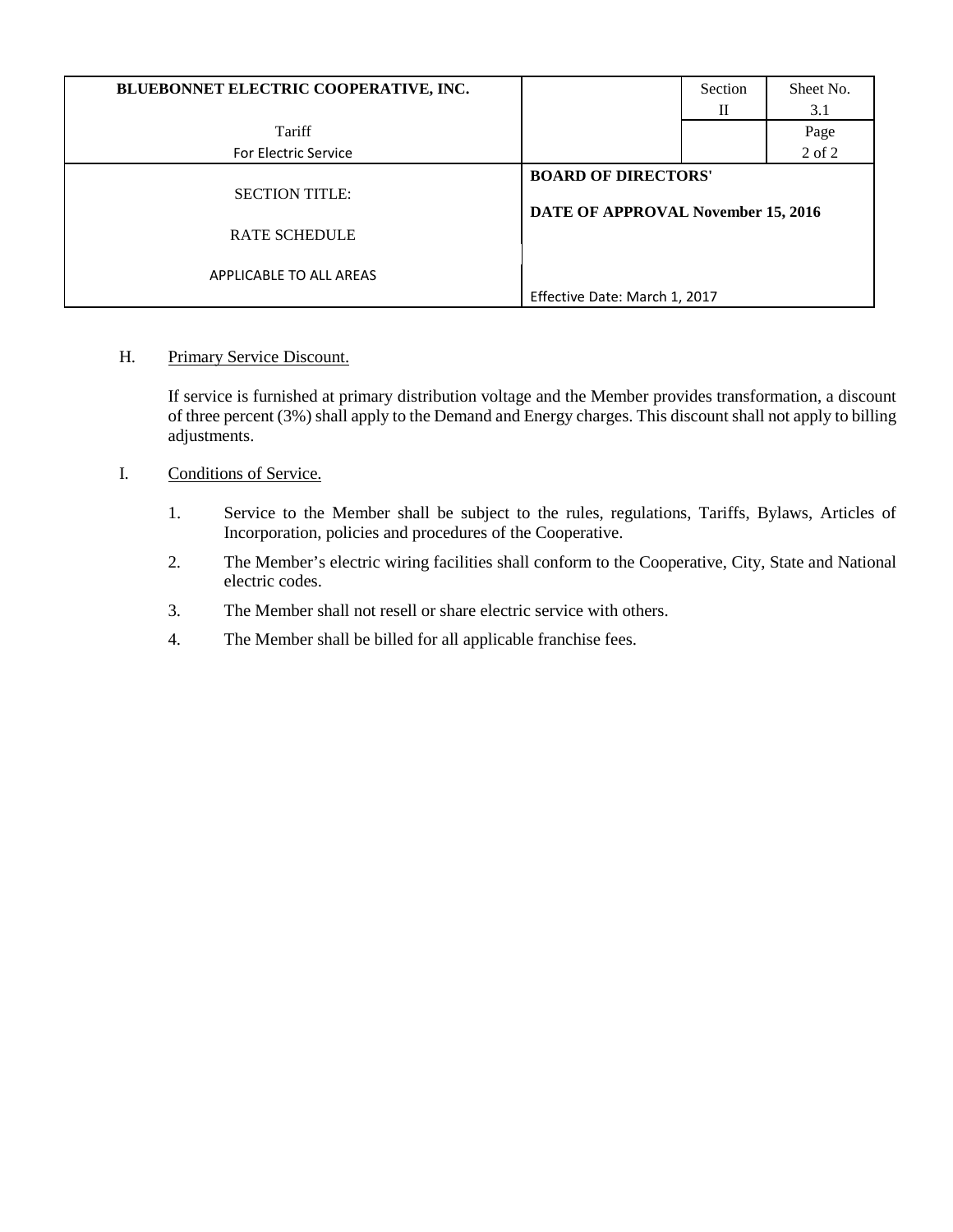| BLUEBONNET ELECTRIC COOPERATIVE, INC.         |                                                                  | Section | Sheet No.  |
|-----------------------------------------------|------------------------------------------------------------------|---------|------------|
|                                               |                                                                  | П       |            |
| Tariff                                        |                                                                  |         | Page       |
| For Electric Service                          |                                                                  |         | $1$ of $2$ |
| <b>SECTION TITLE:</b><br><b>RATE SCHEDULE</b> | <b>BOARD OF DIRECTORS'</b><br>DATE OF APPROVAL November 15, 2016 |         |            |
| APPLICABLE TO ALL AREAS                       |                                                                  |         |            |
|                                               | Effective Date: March 1, 2017                                    |         |            |

# **201.4 Large Power > 250 kW.**

# A. Availability

Available to all commercial and industrial Members whose electric requirements for all uses are between two hundred fifty kilowatts (250 kW) and One Megawatt (1MW), and whose uses are not covered by a specific rate schedule.

# B. Character of Service.

Alternating current, 60 Hertz, at available primary or secondary voltages. Frequency and voltage shall be subject to reasonable variation. The Cooperative cannot guarantee there will be no interruptions in electric service and is not responsible for any damages which may result from voltage variations, whether or not they are within reasonable tolerances.

# C. Rates.

| <b>Service Availability Charge</b> | \$150.00 per meter per month |
|------------------------------------|------------------------------|
| Demand Charge                      | \$6.00 per Billing kW        |
| <b>Bluebonnet Energy Charge</b>    | \$0.009578 per kWh           |
| <b>Wholesale Energy Charge</b>     | \$0.058936 per kWh           |
| <b>Power Cost Recovery Factor</b>  | See section 202.1            |

# D. Demand.

The demand shall be the maximum kilowatt (kW) demand established by a Member for any thirty (30) minute interval during the billing month but not less than 250 kW.

# E. Billing Adjustments.

This rate is subject to all billing adjustments. The Cooperative is not responsible for ensuring the Member receives all applicable Discounts and/or the most favorable rate.

# J. Terms of Payment.

Each bill for utility service(s), regardless of the nature of the service(s), is due 16 days after issuance unless such day falls on a holiday or weekend, in which case payment is due on the next business day. If full payment is not received in the office of the Cooperative on or before the date such bill is due, the gross amount (including late payment fee) shall be due and the Member's account will be considered delinquent and subject to disconnection if not paid.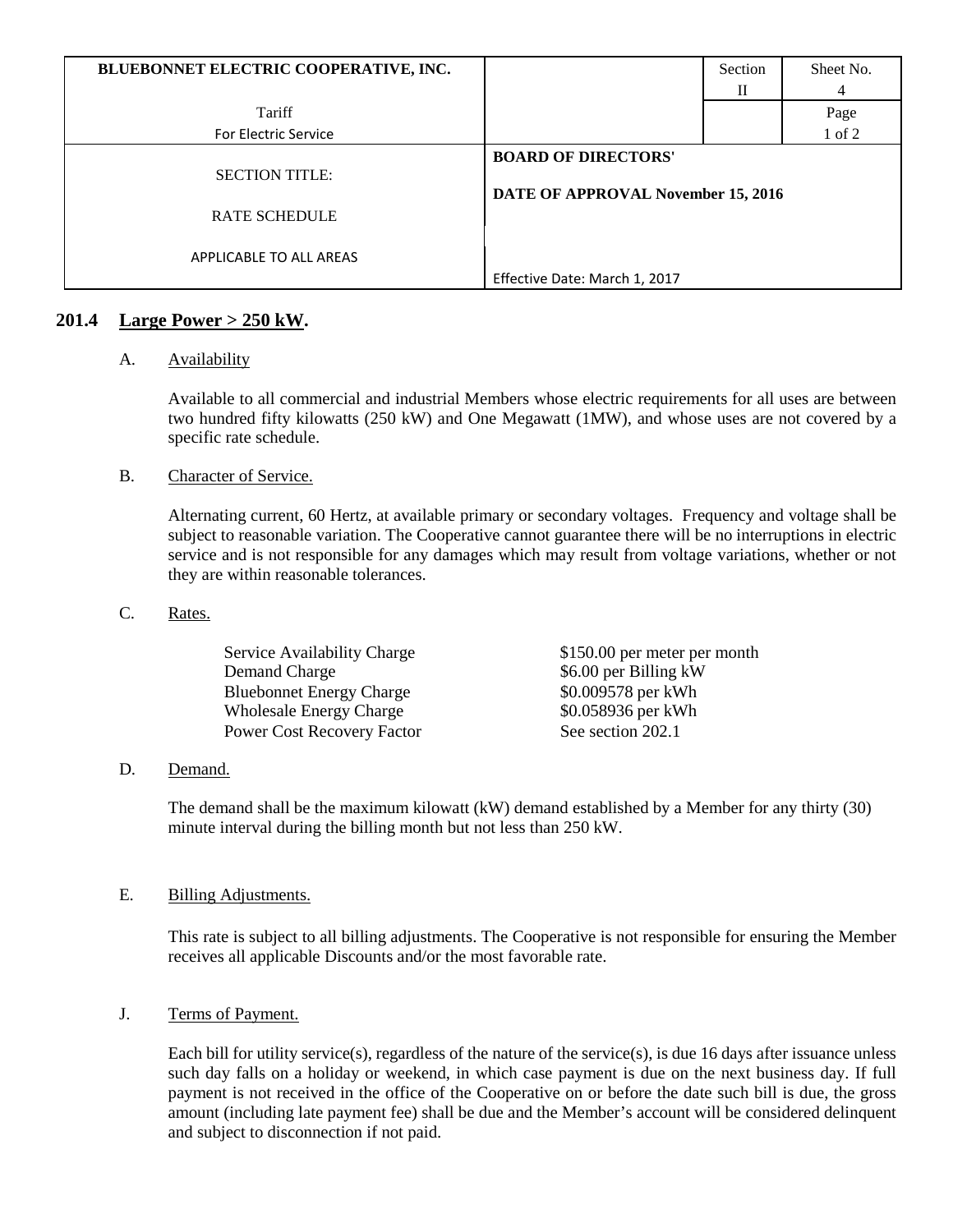| BLUEBONNET ELECTRIC COOPERATIVE, INC.         |                                                                  | Section | Sheet No. |
|-----------------------------------------------|------------------------------------------------------------------|---------|-----------|
|                                               |                                                                  | П       | 4.1       |
| Tariff                                        |                                                                  |         | Page      |
| For Electric Service                          |                                                                  |         | 2 of 2    |
| <b>SECTION TITLE:</b><br><b>RATE SCHEDULE</b> | <b>BOARD OF DIRECTORS'</b><br>DATE OF APPROVAL November 15, 2016 |         |           |
| APPLICABLE TO ALL AREAS                       |                                                                  |         |           |
|                                               | Effective Date: March 1, 2017                                    |         |           |

K. Primary Service Discount.

If service is furnished at primary distribution voltage and the Member provides transformation, a discount of three percent (3%) shall apply to the Demand and Energy charges. This discount shall not apply to billing adjustments.

- L. Conditions of Service.
	- 1. Service to the Member shall be subject to the rules, regulations, Tariffs, Bylaws, Articles of Incorporation, policies and procedures of the Cooperative.
	- 2. The Member's electric wiring facilities shall conform to the Cooperative, City, State and National electric codes.
	- 3. The Member shall not resell or share electric service with others.
	- 4. The Member shall be billed for all applicable franchise fees.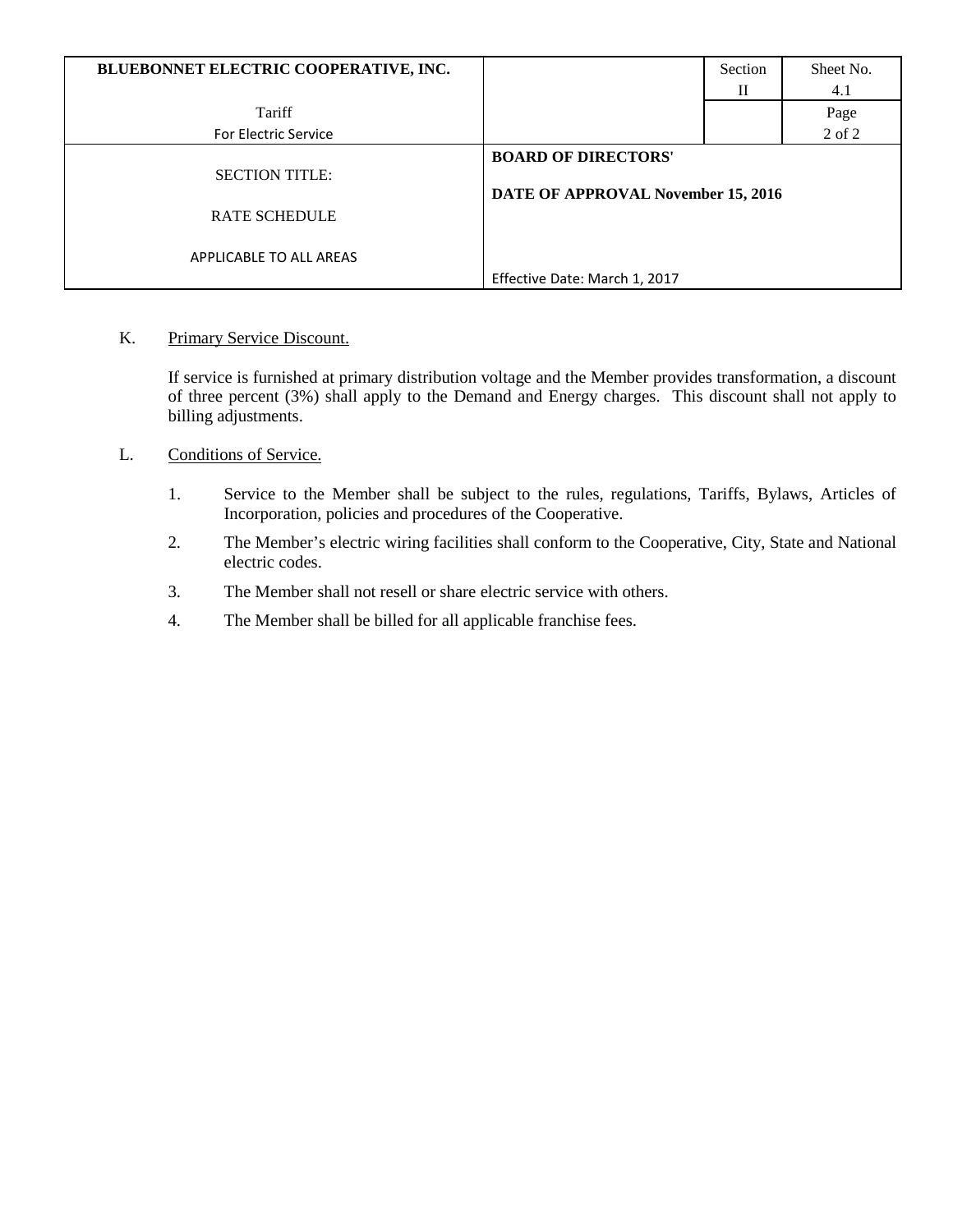| BLUEBONNET ELECTRIC COOPERATIVE, INC.         |                                                                  | Section | Sheet No.  |
|-----------------------------------------------|------------------------------------------------------------------|---------|------------|
|                                               |                                                                  | П       |            |
| Tariff                                        |                                                                  |         | Page       |
| <b>For Electric Service</b>                   |                                                                  |         | $1$ of $1$ |
| <b>SECTION TITLE:</b><br><b>RATE SCHEDULE</b> | <b>BOARD OF DIRECTORS'</b><br>DATE OF APPROVAL November 15, 2016 |         |            |
| APPLICABLE TO ALL AREAS                       | Effective Date: March 1, 2017                                    |         |            |

# **201.5 Pumping Service.**

# A. Availability.

This rate shall apply to all pumping installations to which a specific rate is not applicable. Lighting and/or heating, which is directly related to such pump installation, shall be included.

B. Character of Service.

Alternating current, 60 Hertz, at available secondary voltages. Frequency and voltage shall be subject to reasonable variation. The Cooperative cannot guarantee there will be no interruptions in electric service and is not responsible for any damages which may result from voltage variations, whether or not they are within reasonable tolerances.

# C. Rates.

| Service Availability Charge       | \$60.00 per meter per month |
|-----------------------------------|-----------------------------|
| <b>Bluebonnet Energy Charge</b>   | \$0.043482 per kWh          |
| <b>Wholesale Energy Charge</b>    | \$0.058936 per kWh          |
| <b>Power Cost Recovery Factor</b> | See section 202.1           |

#### D. Billing Adjustments.

This rate is subject to all billing adjustments. The Cooperative is not responsible for ensuring the Member receives all applicable Discounts and/or the most favorable rate.

#### E. Terms of Payment.

Each bill for utility service(s), regardless of the nature of the service(s), is due 16 days after issuance unless such day falls on a holiday or weekend, in which case payment is due on the next business day. If full payment is not received in the office of the Cooperative on or before the date such bill is due, the gross amount (including late payment fee) shall be due and the Member's account will be considered delinquent and subject to disconnection if not paid.

# F. Conditions of Service.

- 1. Service to the Member shall be subject to the rules, regulations, Tariffs, Bylaws, Articles of Incorporation, policies and procedures of the Cooperative.
- 2. The Member's electric wiring facilities shall conform to the Cooperative, City, State, and National electric codes.
- 3. The Member shall not resell or share electric service with others.
- 4. The Member shall be billed for all applicable franchise fees.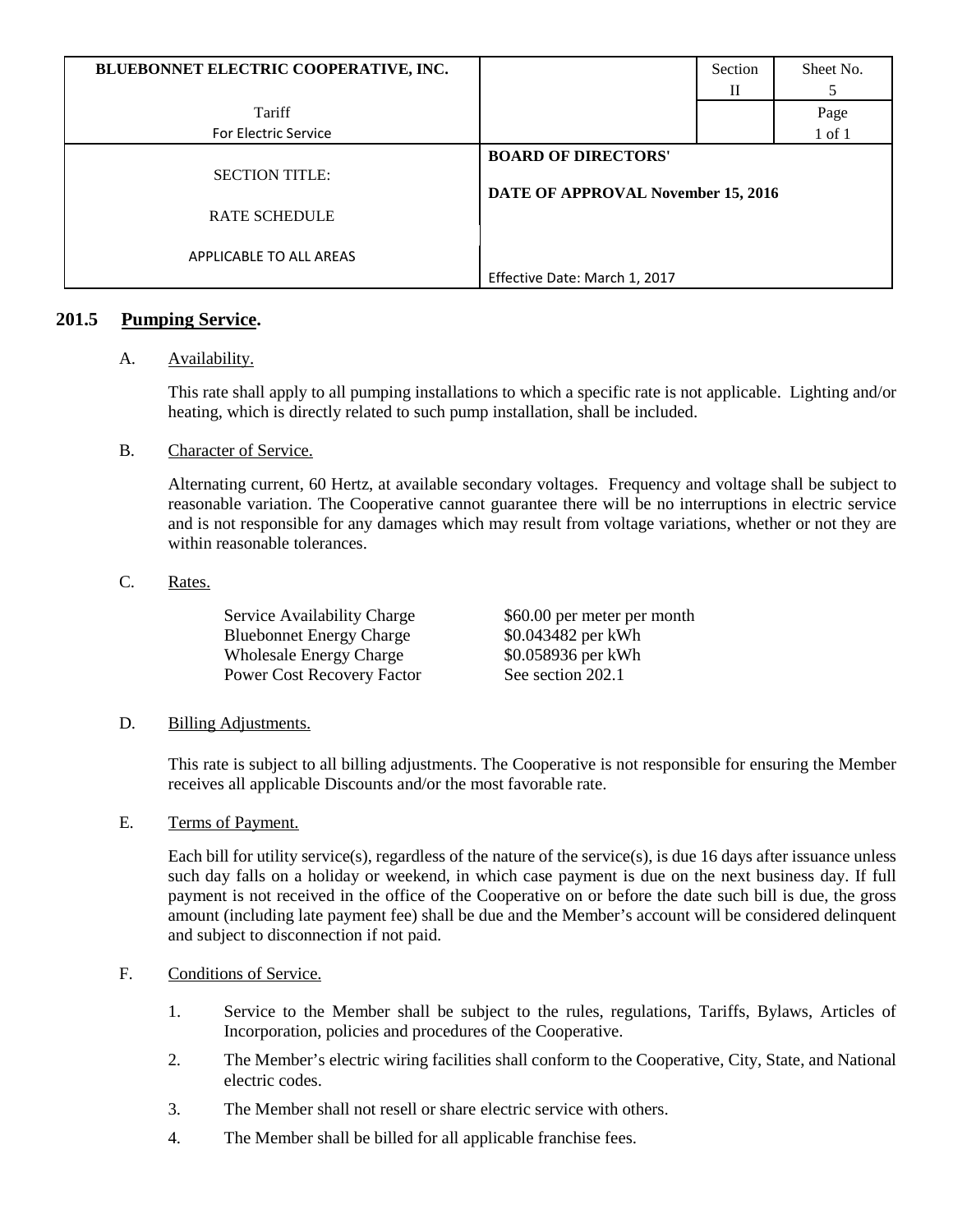| BLUEBONNET ELECTRIC COOPERATIVE, INC. |                                    | Section | Sheet No.    |
|---------------------------------------|------------------------------------|---------|--------------|
|                                       |                                    | Н       | <sub>(</sub> |
| Tariff                                |                                    |         | Page         |
| For Electric Service                  |                                    |         | $1$ of $4$   |
|                                       | <b>BOARD OF DIRECTORS'</b>         |         |              |
| <b>SECTION TITLE:</b>                 |                                    |         |              |
|                                       | DATE OF APPROVAL November 15, 2016 |         |              |
| <b>RATE SCHEDULE</b>                  |                                    |         |              |
|                                       |                                    |         |              |
| APPLICABLE TO ALL AREAS               |                                    |         |              |
|                                       | Effective Date: March 1, 2017      |         |              |

# **201.6 Lighting Service.**

# A. **Availability**.

Applicable to electric service for dusk-to-dawn lighting to Members of the Cooperative, including single or multiple installations such as private thoroughfares, subdivisions, parks or any outdoor applications where the Cooperative's existing facilities, suitable to the installation, are available and in accordance with the conditions of service hereunder.

#### B. Character of Service.

Single-phase, 60 Hertz, at 120/240 Volts. Frequency and voltage shall be subject to reasonable variation. The Cooperative cannot guarantee there will be no interruptions in electric service and is not responsible for any damages which may result from voltage variations, whether or not they are within reasonable tolerances.

# C. Rate.

# Un-Metered Installations

| 175 Watt Mercury Vapor            | $^{\omega}{}$                   | \$10.40 per month per light                                                                  |
|-----------------------------------|---------------------------------|----------------------------------------------------------------------------------------------|
| 100 Watt Hi-Pressure Sodium       | $^{\omega}{}$                   | \$10.57 per month per light                                                                  |
| 250 Watt Hi-Pressure Sodium       | $\omega$                        | \$14.68 per month per light                                                                  |
| 400 Watt Hi-Pressure Sodium       | $\omega$                        | \$19.67 per month per light                                                                  |
|                                   |                                 | (Hi-Pressure Sodium and Mercury Vapor lights are no longer available for new installations.) |
| 53 Watt LED                       | $^{\omega}$                     | \$10.57 per month per light                                                                  |
| 94 Watt LED                       | @                               | \$14.68 per month per light                                                                  |
| 140 Watt LED                      | $\omega$                        | \$19.67 per month per light                                                                  |
| <b>Power Cost Recovery Factor</b> |                                 | See section 202.1                                                                            |
| <b>Metered Installations</b>      |                                 |                                                                                              |
|                                   |                                 |                                                                                              |
| 175 Watt Mercury Vapor            | $\omega$                        | \$5.78 per month per light                                                                   |
| 100 Watt Hi-Pressure Sodium       | $^{\scriptsize\textregistered}$ | \$7.80 per month per light                                                                   |
| 250 Watt Hi-Pressure Sodium       | $\omega$                        | \$8.52 per month per light                                                                   |
| 400 Watt Hi-Pressure Sodium       | $\omega$                        | \$9.81 per month per light                                                                   |
|                                   |                                 | (Hi-Pressure Sodium and Mercury Vapor lights are no longer available for new installations.) |
| 53 Watt LED                       | $^{\omega}$                     | \$9.49 per month per light                                                                   |
| 94 Watt LED                       | @                               | \$12.71 per month per light                                                                  |
| 140 Watt LED                      | @                               | \$16.82 per month per light                                                                  |
| <b>Power Cost Recovery Factor</b> |                                 | See section 202.1                                                                            |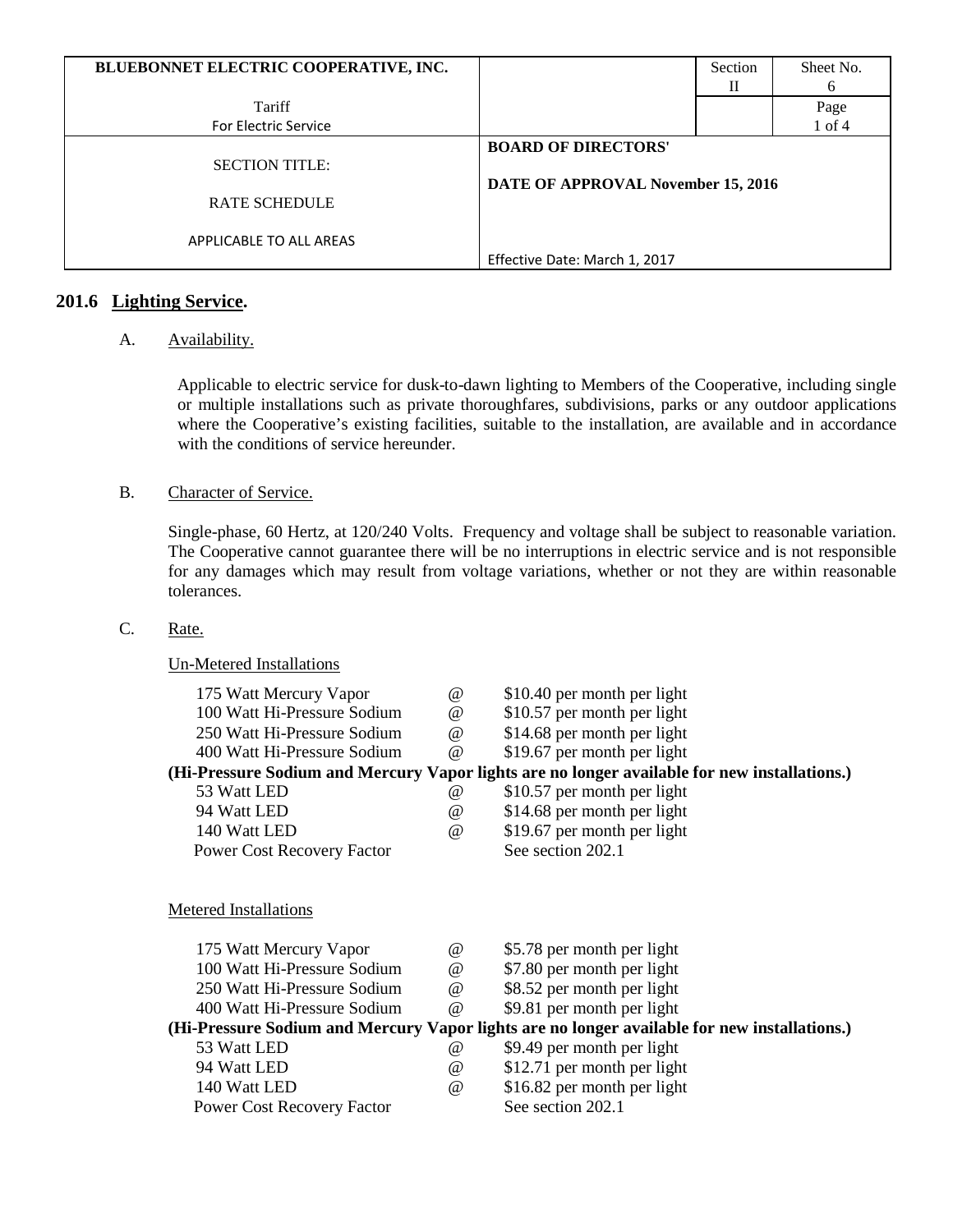| BLUEBONNET ELECTRIC COOPERATIVE, INC. |                                    | Section<br>Н | Sheet No.<br>6.1   |
|---------------------------------------|------------------------------------|--------------|--------------------|
| Tariff<br><b>For Electric Service</b> |                                    |              | Page<br>$2$ of $4$ |
|                                       | <b>BOARD OF DIRECTORS'</b>         |              |                    |
| <b>SECTION TITLE:</b>                 | DATE OF APPROVAL November 15, 2016 |              |                    |
| <b>RATE SCHEDULE</b>                  |                                    |              |                    |
| APPLICABLE TO ALL AREAS               |                                    |              |                    |
|                                       | Effective Date: March 1, 2017      |              |                    |

# Adjustment for Multiple Units

Cities and/or communities installing public lighting under this schedule in quantities of ten (10) or more lights shall qualify for a discount of \$0.50 per month per light. Cities and communities qualifying for said discount shall receive only one invoice per month for the total number of lights installed and the responsibility of collection for the individual lights lies with the city or community. Relocation of fixtures and related appurtenances shall be governed by the Cooperative's construction policies and procedures, and all costs associated therewith shall be the responsibility of the party requesting relocation.

# D. Billing Adjustments

This rate is subject to all billing adjustments. The Cooperative is not responsible for ensuring the Member receives all applicable Discounts and/or the most favorable rate.

# E. Terms of Payment.

Each bill for utility service(s), regardless of the nature of the service(s), is due 16 days after issuance unless such day falls on a holiday or weekend, in which case payment is due on the next business day. If full payment is not received in the office of the Cooperative on or before the date such bill is due, the gross amount (including late payment fee) shall be due and the Member's account will be considered delinquent and subject to disconnection if not paid.

# F. Conditions of Service.

- 1. Service to the Member shall be subject to the rules, regulations, Tariffs, Bylaws, Articles of Incorporation, policies and procedures of the Cooperative.
- 2. The Member shall request the installation for the desired light and upon activation, Member shall pay all expenses incurred for monthly services and service shall be automatically extended from month to month until the Member or Cooperative gives notice of desire to terminate.
- 3. The Cooperative will install on existing facilities and maintain one or more lights, all necessary equipment at each installation without cost to the Member, except that costs of repair or damage due to vandalism shall be billed to and paid by the Member.
- 4. If the Member requests to relocate an existing light or change-out for a different wattage, a \$125.00 standard service upgrade charge shall be billed.
- 5. Security light installations and related appurtenances shall be owned, operated, and maintained on the security light by the Cooperative unless the Cooperative indicates otherwise.
- 6. It shall be the Member's responsibility to notify the Cooperative of any necessary maintenance on the security light.
- 7. Security light installations shall only be maintained by the Cooperative during normal working hours.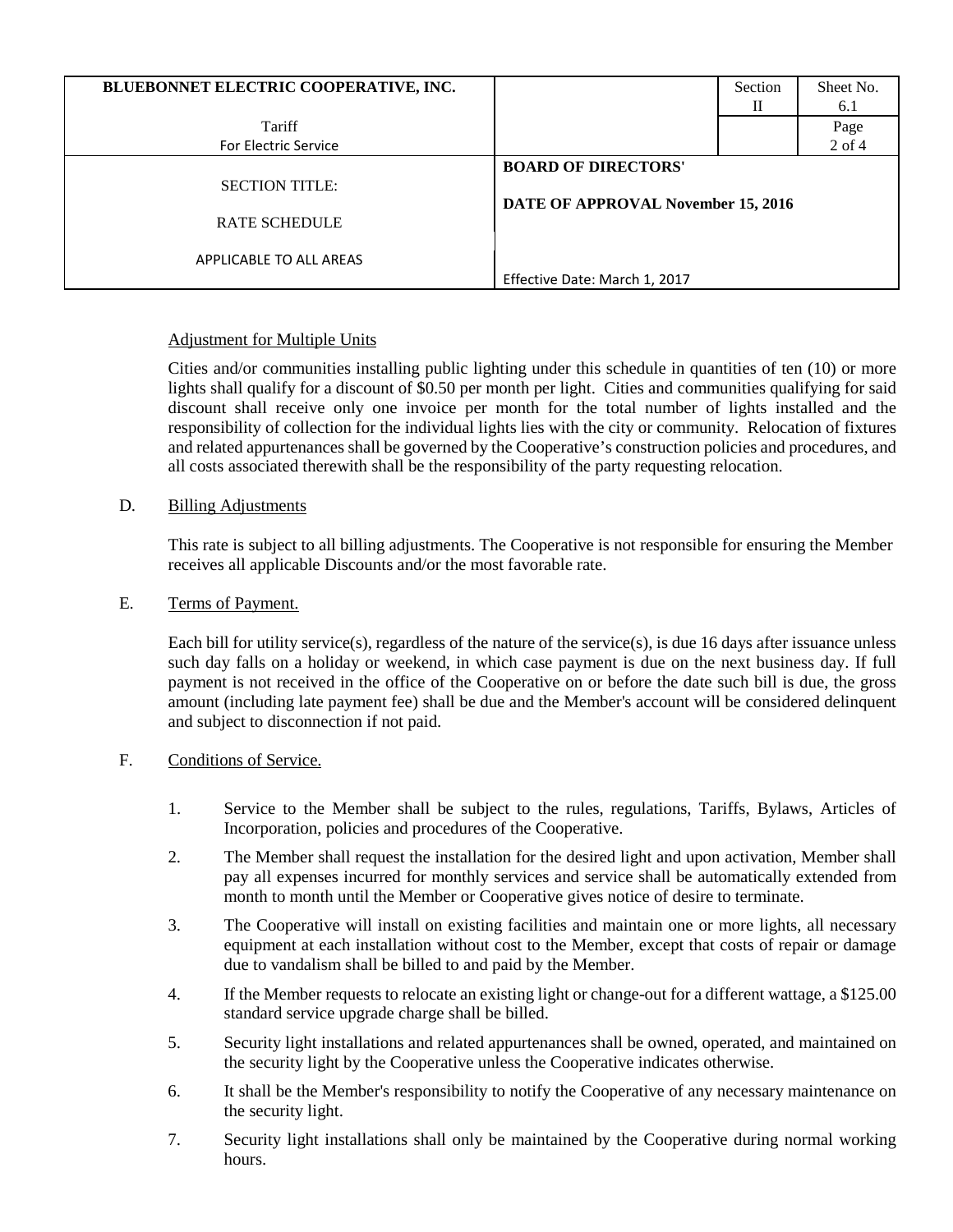| BLUEBONNET ELECTRIC COOPERATIVE, INC.         |                                                                  | Section<br>П | Sheet No.<br>6.2 |
|-----------------------------------------------|------------------------------------------------------------------|--------------|------------------|
| Tariff                                        |                                                                  |              | Page             |
| <b>For Electric Service</b>                   |                                                                  |              | 3 of 4           |
| <b>SECTION TITLE:</b><br><b>RATE SCHEDULE</b> | <b>BOARD OF DIRECTORS'</b><br>DATE OF APPROVAL November 15, 2016 |              |                  |
| APPLICABLE TO ALL AREAS                       | Effective Date: March 1, 2017                                    |              |                  |

- 8. Security light installations may be inoperative for a period within a month, but such period shall not cause the net rate per month to be adjusted.
- 9. Security light installations may be installed on a temporary basis in accordance with rules, regulations, Tariffs, Bylaws, Articles of Incorporation, policies and procedures of the Cooperative covering temporary electric service.
- 10. In the event that a Member desires an additional wood pole for a particular light installation, the Member shall be required to pay the actual cost of the required facilities as a non-refundable contribution-in-aid-of-construction (CIAC) prior to the facilities being constructed.
- 11. A switch will be installed at the request of the Member for a non-refundable fee of \$55.00 to enable the Member to switch the light off and on. No reduction in the monthly rate will be allowed as a result of this switching privilege.
- 12. Monthly energy use for security light installations under this schedule are estimated at:

| 175 Watt Mercury Vapor      | $\omega$ | 75 kWh per month per light  |
|-----------------------------|----------|-----------------------------|
| 100 Watt Hi-Pressure Sodium | $\omega$ | 45 kWh per month per light  |
| 250 Watt Hi-Pressure Sodium | $\omega$ | 100 kWh per month per light |
| 400 Watt Hi-Pressure Sodium | $\omega$ | 160 kWh per month per light |
| 53 Watt LED                 | @        | 20 kWh per month per light  |
| 94 Watt LED                 | $\omega$ | 38 kWh per month per light  |
| 140 Watt LED                | $\omega$ | 56 kWh per month per light  |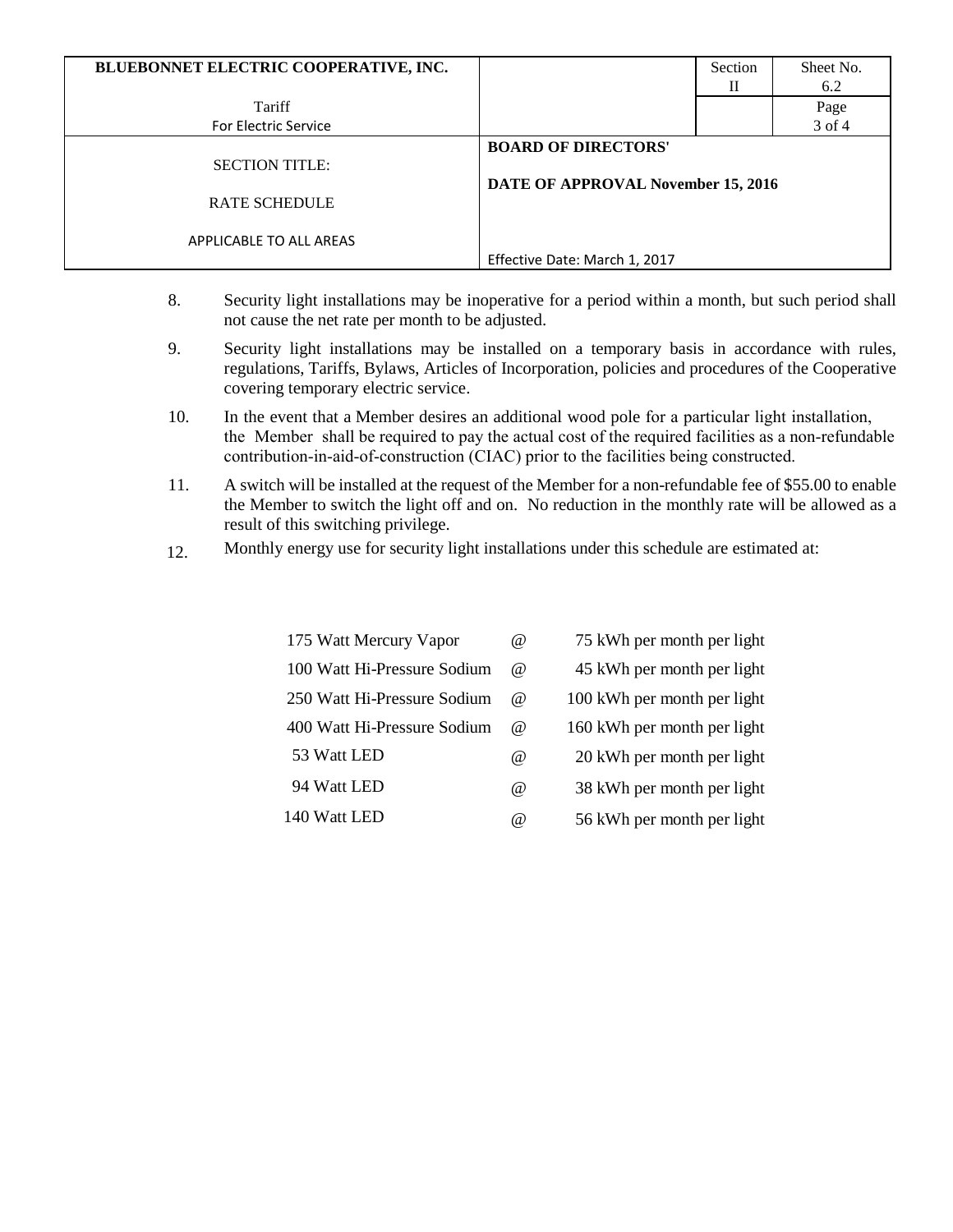| BLUEBONNET ELECTRIC COOPERATIVE, INC. |                                    | Section | Sheet No. |  |
|---------------------------------------|------------------------------------|---------|-----------|--|
|                                       |                                    | Н       | 6.3       |  |
| Tariff                                |                                    |         | Page      |  |
| <b>For Electric Service</b>           |                                    |         | 4 of 4    |  |
|                                       | <b>BOARD OF DIRECTORS'</b>         |         |           |  |
| <b>SECTION TITLE:</b>                 |                                    |         |           |  |
|                                       | DATE OF APPROVAL November 15, 2016 |         |           |  |
| <b>RATE SCHEDULE</b>                  |                                    |         |           |  |
|                                       |                                    |         |           |  |
| APPLICABLE TO ALL AREAS               |                                    |         |           |  |
|                                       | Effective Date: March 1, 2017      |         |           |  |

- 13. Member requests for lighting facilities other than standard (wood poles, overhead conductor, and standard night watchman fixture) shall require the Member to pay the cost difference between the Member's request and the standard installation.
- 14. If the 175 Watt Mercury Vapor Light or Hi-Pressure Sodium Light requires maintenance limited to replacing the bulb, control or shade, the Cooperative shall replace the parts as needed. If the fixture requires maintenance, the 175 Watt Mercury Vapor Light or Hi-Pressure Sodium Light will be replaced with a comparable LED light.
- 15. The 175 Watt Mercury Vapor Light and 100, 250, 400 Watt Hi-Pressure Sodium Light are no longer available for new installations.
- 16. The Member shall be billed for all applicable franchise fees.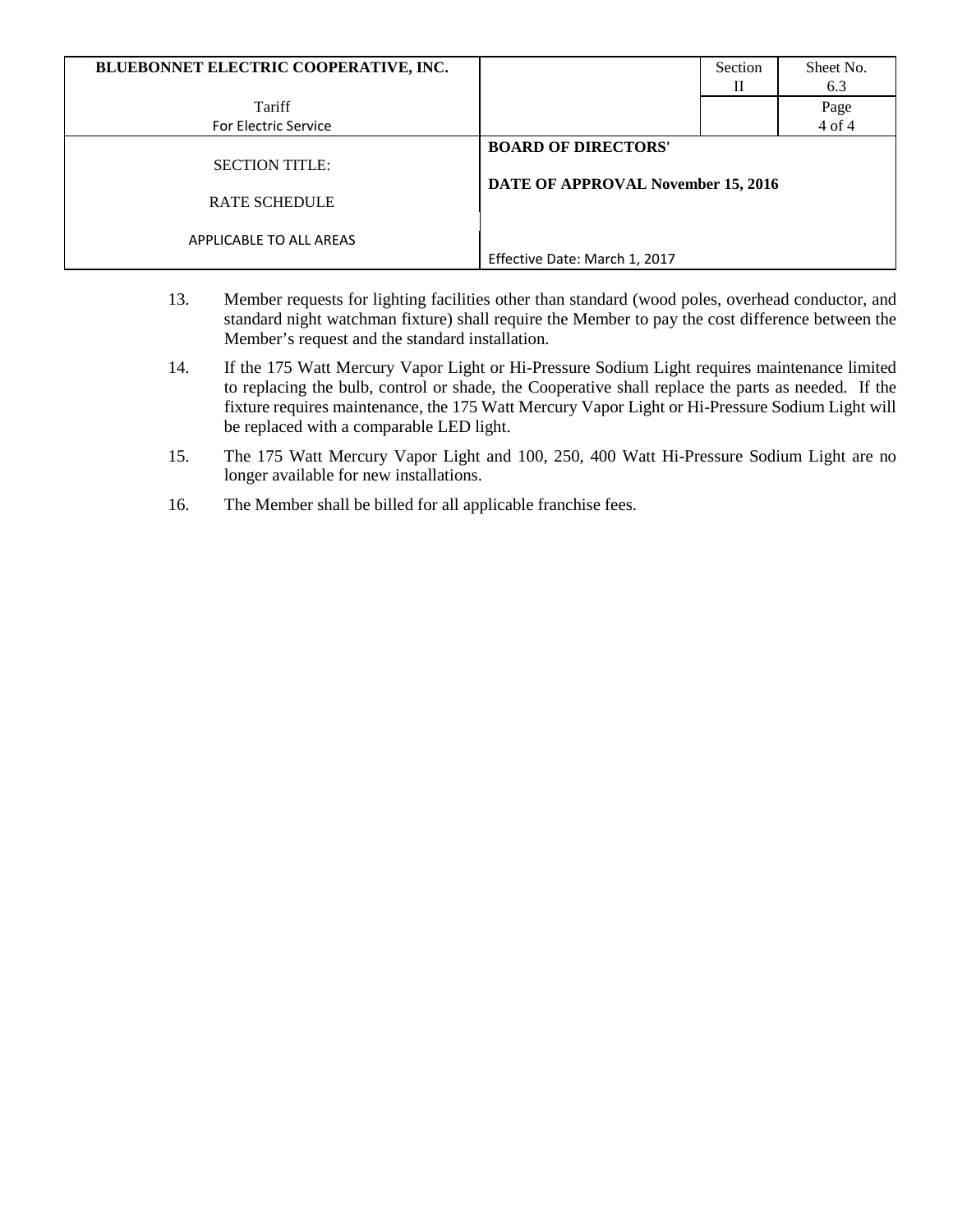| BLUEBONNET ELECTRIC COOPERATIVE, INC. |                                    | Section | Sheet No. |
|---------------------------------------|------------------------------------|---------|-----------|
|                                       |                                    | Н       |           |
| Tariff                                |                                    |         | Page      |
| For Electric Service                  |                                    |         | 1 of 2    |
|                                       | <b>BOARD OF DIRECTORS'</b>         |         |           |
| <b>SECTION TITLE:</b>                 |                                    |         |           |
|                                       | DATE OF APPROVAL November 15, 2016 |         |           |
| <b>RATE SCHEDULE</b>                  |                                    |         |           |
|                                       |                                    |         |           |
| APPLICABLE TO ALL AREAS               |                                    |         |           |
|                                       | Effective Date: March 1, 2017      |         |           |

# **201.7 Public Lighting (Not available to new Applicants).**

# A. Availability.

Applicable to metered electric service for lighting public thoroughfares and traffic lamps for a term of not less than one year, where the extension of such facilities by the Cooperative does not exceed one lineal foot for each watt of capacity. In no case will the Cooperative extend service under this schedule for less than 300 watts of lighting for each unit installed.

# B. Character of Service.

Alternating current service, single-phase, 60 Hertz, at 120/240 Volts, either series or multiple systems or in combination, at the option of the Cooperative. Frequency and voltage shall be subject to reasonable variation. The Cooperative cannot guarantee there will be no interruptions in electric service and is not responsible for any damages which may result from voltage variations, whether or not they are within reasonable tolerances.

# C. Rate.

| Service Availability Charge       | $$35.00$ per month                                                                                |
|-----------------------------------|---------------------------------------------------------------------------------------------------|
| <b>Bluebonnet Energy Charge</b>   | \$0.118235 per kWh                                                                                |
| <b>Wholesale Energy Charge</b>    | \$0.058936 per kWh                                                                                |
| <b>Power Cost Recovery Factor</b> | See section 202.1                                                                                 |
| Maintenance Charge                | Lamps shall be furnished or paid for by the Member<br>and/or Members at the next regular billing. |

# D. Terms of Payment.

Each bill for utility service(s), regardless of the nature of the service(s), is due 16 days after issuance unless such day falls on a holiday or weekend, in which case payment is due on the next business day. If full payment is not received in the office of the Cooperative on or before the date such bill is due, the gross amount (including late payment fee) shall be due and the Member's account will be considered delinquent and subject to disconnection if not paid.

# E. Relocation of Lamps.

The Cooperative shall, at the request of the Member, relocate or change existing equipment. The Member shall reimburse the Cooperative for such changes at actual cost, including appropriate overheads.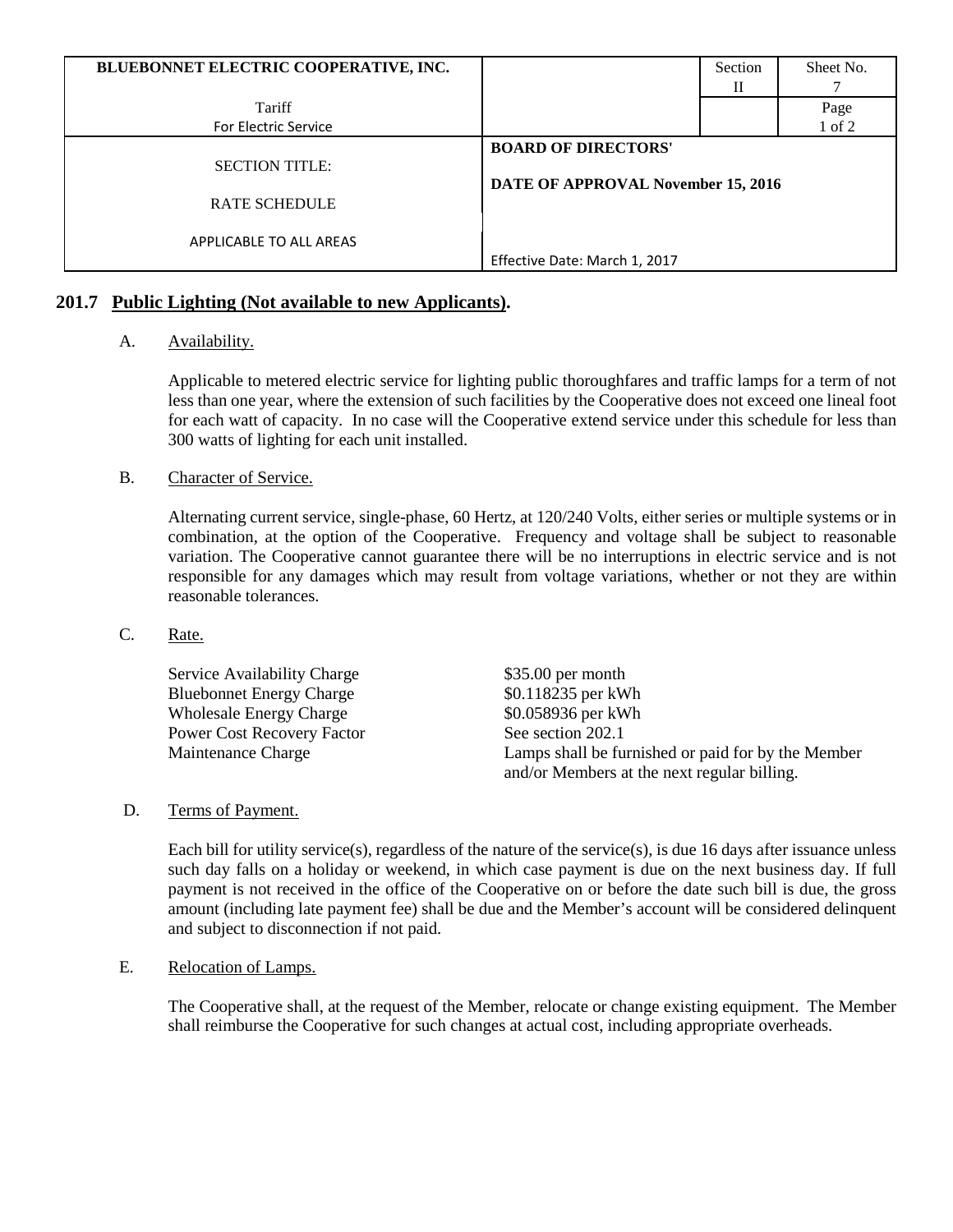| BLUEBONNET ELECTRIC COOPERATIVE, INC. |                                    | Section | Sheet No. |
|---------------------------------------|------------------------------------|---------|-----------|
|                                       |                                    | Н       | 7.1       |
| Tariff                                |                                    |         | Page      |
| <b>For Electric Service</b>           |                                    |         | 2 of 2    |
|                                       | <b>BOARD OF DIRECTORS'</b>         |         |           |
| <b>SECTION TITLE:</b>                 |                                    |         |           |
|                                       | DATE OF APPROVAL November 15, 2016 |         |           |
| <b>RATE SCHEDULE</b>                  |                                    |         |           |
|                                       |                                    |         |           |
| APPLICABLE TO ALL AREAS               |                                    |         |           |
|                                       | Effective Date: March 1, 2017      |         |           |

# F. Metering.

All energy consumed under this schedule shall be metered excepting installations where, in the opinion of the Cooperative, metering would be impractical. When the consumption is metered, the meters shall be installed in or connected to the lighting circuit and the billing shall include the energy delivered to and consumed in all circuits and equipment used exclusively for street lighting purposes. If more than one meter is used, the readings shall be consolidated for billing purposes.

When the energy is not metered and/or found to be in error, the consumption for billing purposes shall be computed from the rated capacity of the lamps plus five percent (5%) for losses, multiplied by the number of hours of use.

# G. Billing Adjustments.

This rate is subject to all billing adjustments. The Cooperative is not responsible for ensuring the Member receives all applicable Discounts and/or the most favorable rate.

# H. Conditions of Service.

- 1. Service to the Member shall be subject to the rules, regulations, Tariffs, Bylaws, Articles of Incorporation, policies and procedures of the Cooperative.
- 2. The Member's electric wiring facilities shall conform to the Cooperative, City, State, and National electric codes.
- 3. The Member shall not resell or share electric service with others.
- 4. The Members shall be allowed to consume the kilowatts (kW) or kilowatt hours (kWh) at the applicable rate herein, for the monthly service charges.
- 5. It shall be the Member's responsibility to notify the Cooperative of any necessary maintenance on the lighting system.
- 6. In addition to the above charges, the Member will be billed for all taxes applicable to the sale of electricity, including, but not limited to, sales, gross receipts, and franchise taxes.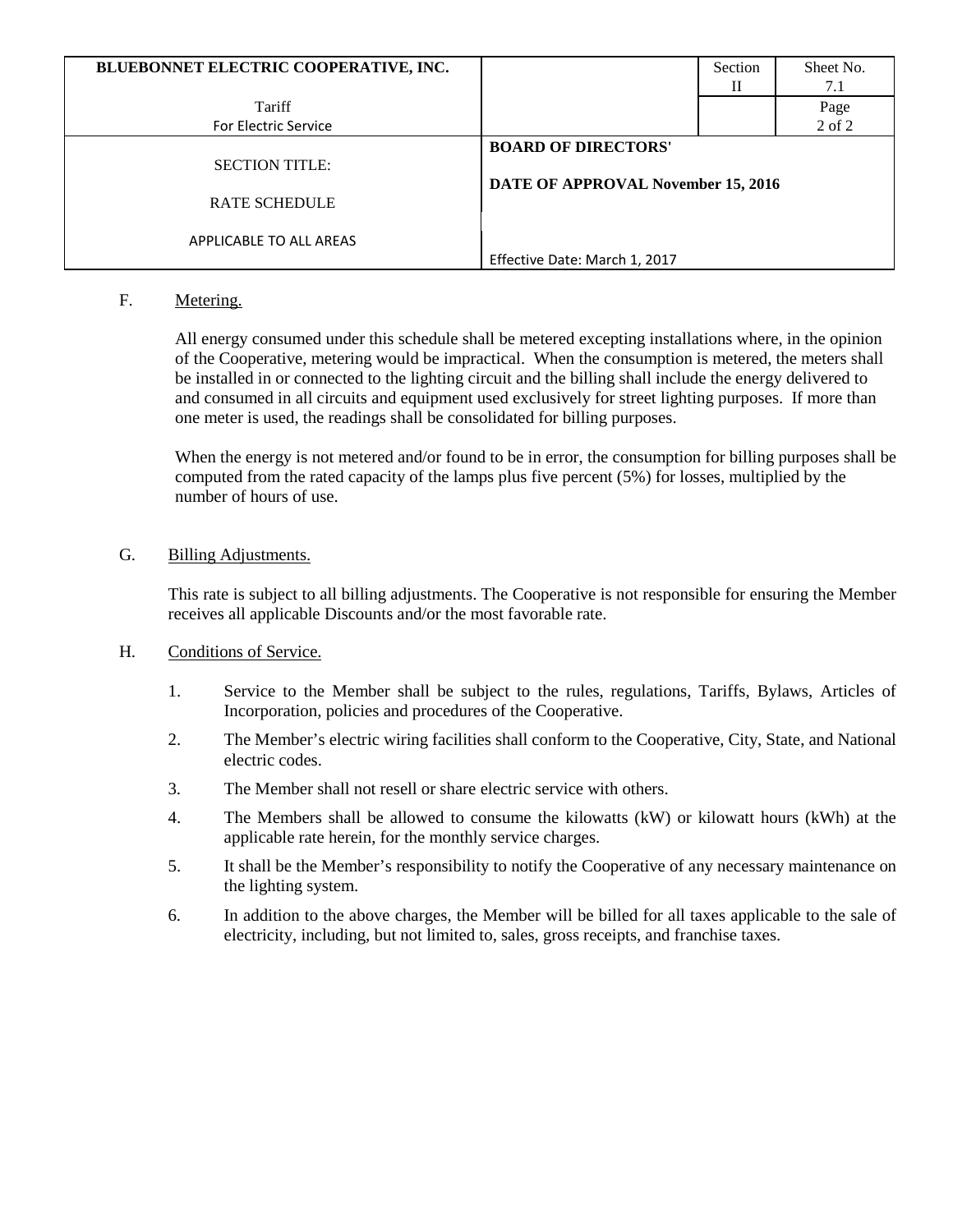| BLUEBONNET ELECTRIC COOPERATIVE, INC. |                                    | Section | Sheet No. |
|---------------------------------------|------------------------------------|---------|-----------|
|                                       |                                    | Н       |           |
| Tariff                                |                                    |         | Page      |
| For Electric Service                  |                                    |         | 1 of 2    |
|                                       | <b>BOARD OF DIRECTORS'</b>         |         |           |
| <b>SECTION TITLE:</b>                 | DATE OF APPROVAL November 15, 2016 |         |           |
|                                       |                                    |         |           |
| <b>RATE SCHEDULE</b>                  |                                    |         |           |
|                                       |                                    |         |           |
| APPLICABLE TO ALL AREAS               |                                    |         |           |
|                                       | Effective Date: March 1, 2017      |         |           |

# **201.8 Key Account (KA) < 1 MW (Not available to new Applicants and/or new Installations)**

# A. Availability.

Available to all commercial and industrial Members whose electric requirements for all uses are three hundred kilowatts (300 kW) or greater and subject to the availability of power from the Cooperative's wholesale power provider throughout the term of the service.

#### B. Character of Service.

Alternating current, 60 Hertz, at available primary or secondary voltages. Frequency and voltage shall be subject to reasonable variation. The Cooperative cannot guarantee there will be no interruptions in electric service and is not responsible for any damages which may result from voltage variations, whether or not they are within reasonable tolerances.

#### C. Rates.

| <b>Wholesale Power Cost</b>       | \$0.058936 per kWh    |
|-----------------------------------|-----------------------|
| Service Availability Charge       | $$600.00$ per month   |
| Demand Charge                     | \$6.50 per Billing kW |
| <b>Energy Charge</b>              | \$0.000000 per kWh    |
| <b>Power Cost Recovery Factor</b> | See section 202.1     |

# D. Billing Demand.

The billing demand shall be the greater of

- 1. The maximum kilowatt (kW) demand established by a Member for any thirty (30) minute interval during the current billing month or
- 2. Three hundred kilowatts (300 kW).

# E. Billing Adjustments.

This rate is subject to all billing adjustments by the Cooperative's wholesale power provider or the Cooperative. The Cooperative is not responsible for ensuring the Member receives all applicable Discounts and/or the most favorable rate.

F. Terms of Payment.

Each bill for utility service(s), regardless of the natures of the service(s), is due 16 days after issuance unless such day falls on a holiday or weekend, in which case payment is due on the next business day. If full payment is not received in the office of the Cooperative on or before the date such bill is due, the gross amount (including late payment fee) shall be due and the Member's account will be considered delinquent and subject to disconnection if not paid.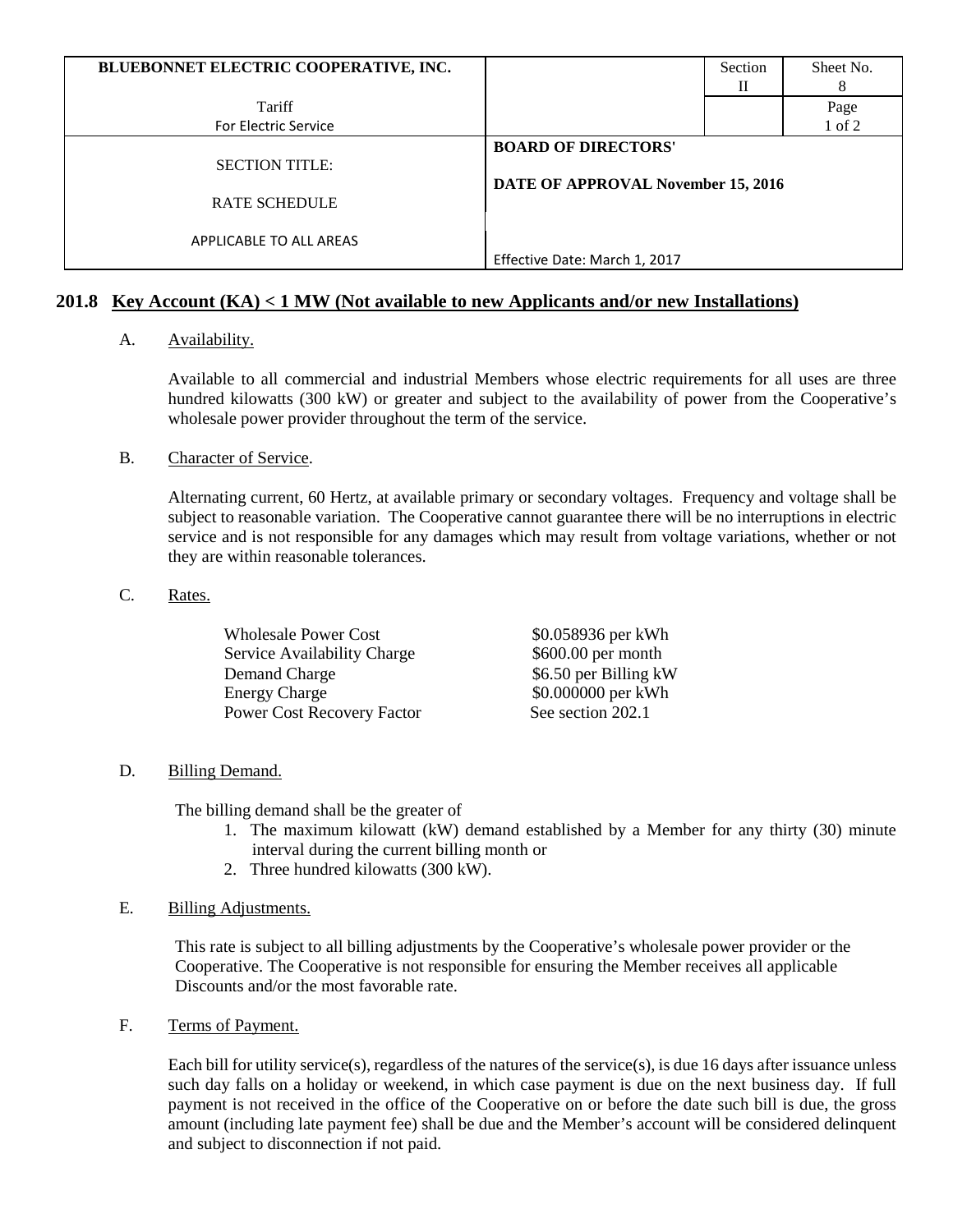| BLUEBONNET ELECTRIC COOPERATIVE, INC.         |                                                                  | Section<br>П | Sheet No.<br>8.1 |
|-----------------------------------------------|------------------------------------------------------------------|--------------|------------------|
| Tariff                                        |                                                                  |              | Page             |
| <b>For Electric Service</b>                   |                                                                  |              | 2 of 2           |
| <b>SECTION TITLE:</b><br><b>RATE SCHEDULE</b> | <b>BOARD OF DIRECTORS'</b><br>DATE OF APPROVAL November 15, 2016 |              |                  |
| APPLICABLE TO ALL AREAS                       | Effective Date: March 1, 2017                                    |              |                  |

# G. Primary Service Discount.

If service is furnished at primary distribution voltage and the Member provides transformation, a discount of three percent (3%) shall apply to the Cooperative's Demand and Energy charges. This discount shall not apply to billing adjustments.

# H. Conditions of Service.

- 1. Service to the Member shall be subject to the rules, regulations, Tariffs, Bylaws, Articles of Incorporation, policies and procedures of the Cooperative.
- 2. The Member shall comply with the Cooperative's Wholesale Power Supplier's Terms and Conditions for Key Account Service.
- 3. The Member's electric wiring facilities shall conform to the Cooperative, City, State, and National Electric Codes.
- 4. The Member shall not resell or share electric service with others.
- 5. The Member shall be billed for all applicable franchise fees.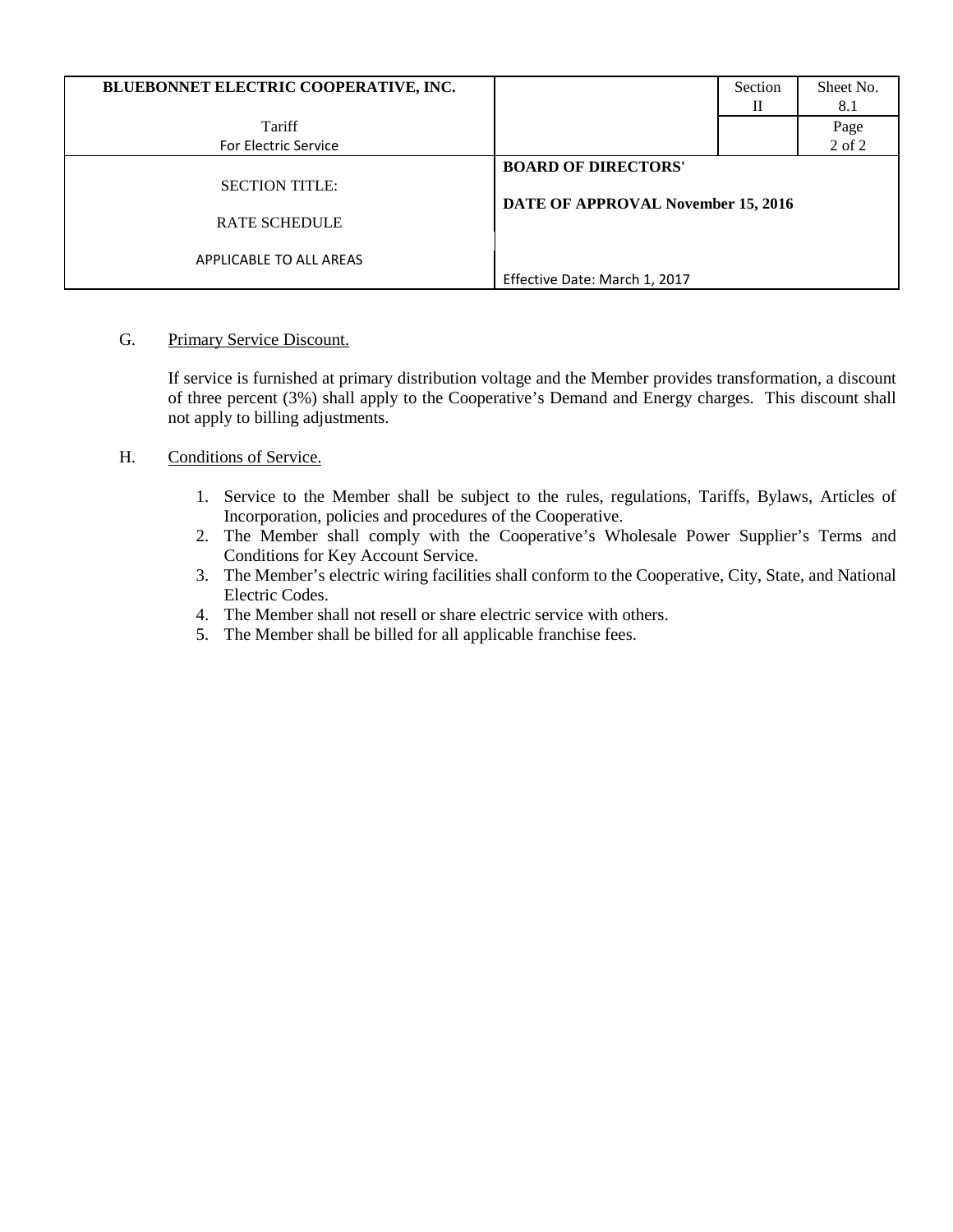| BLUEBONNET ELECTRIC COOPERATIVE, INC. |                               | Section | Sheet No.  |
|---------------------------------------|-------------------------------|---------|------------|
|                                       |                               | Н       | 9          |
| Tariff                                |                               |         | Page       |
| <b>For Electric Service</b>           |                               |         | $1$ of $6$ |
|                                       | <b>BOARD OF DIRECTORS'</b>    |         |            |
| <b>SECTION TITLE:</b>                 |                               |         |            |
|                                       | DATE OF APPROVAL May 15, 2018 |         |            |
| <b>RATE SCHEDULE</b>                  |                               |         |            |
|                                       |                               |         |            |
| APPLICABLE TO ALL AREAS               |                               |         |            |
|                                       | Effective Date: May 15, 2018  |         |            |

# **201.9.1 Key Account (KA) > 1 MW – Distribution Primary and Secondary Level Service**

# A. Availability.

Available to all commercial and industrial Members whose electric requirements for all uses are one megawatt (1 MW) or greater and receives distribution primary or secondary service. Rate availability is subject to the availability of power from the Cooperative's wholesale power provider throughout the term of the service.

# B. Character of Service.

Alternating current, 60 Hertz, at available primary or secondary voltages. Frequency and voltage shall be subject to reasonable variation. The Cooperative cannot guarantee there will be no interruptions in electric service and is not responsible for any damages which may result from voltage variations, whether or not they are within reasonable tolerances.

#### C. Rates.

| <b>Wholesale Power Cost</b> | \$0.058936 per kWh    |
|-----------------------------|-----------------------|
| Service Availability Charge | \$600.00 per month    |
| Demand Charge:              |                       |
| First 5,000 Billing kW      | \$6.50 per Billing kW |
| Excess Billing kW           | \$4.88 per Billing kW |
| <b>Energy Charge</b>        | \$0.000000 per kWh    |
| Power Cost Recovery Factor  | See section 202.1     |

# D. Billing Demand.

The billing demand shall be the greater of

- 1. The maximum kilowatt (kW) demand established by a Member for any thirty (30) minute interval during the current billing month;
- 2. One thousand kilowatts (1000 kW);
- 3. The contract demand specified in the Agreement for Service between the Cooperative and Member.

# E. Billing Adjustments.

This rate is subject to all billing adjustments by the Cooperative's wholesale power provider or the Cooperative. The Cooperative is not responsible for ensuring the Member receives all applicable Discounts and/or the most favorable rate.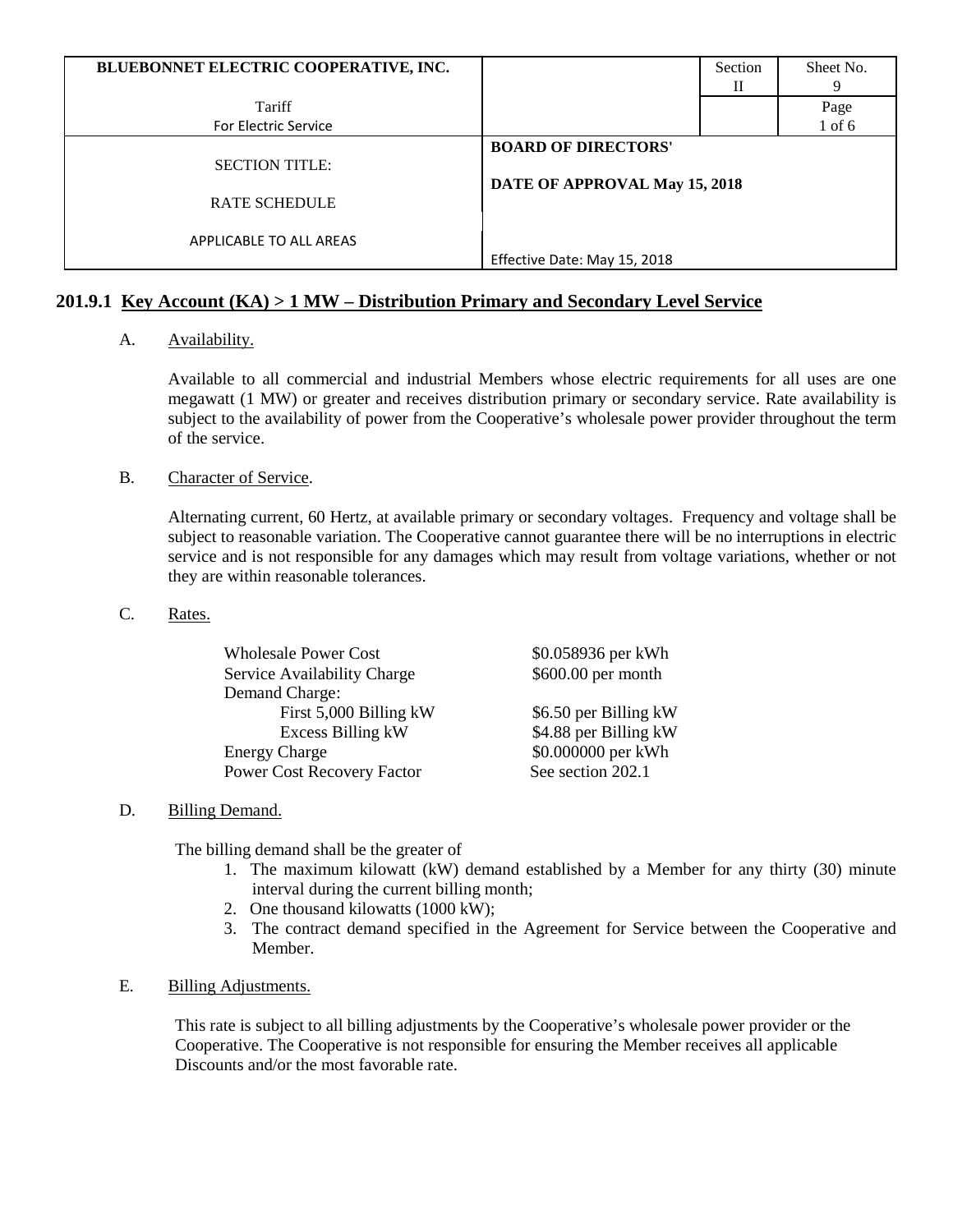| BLUEBONNET ELECTRIC COOPERATIVE, INC. |                               | Section | Sheet No. |
|---------------------------------------|-------------------------------|---------|-----------|
|                                       |                               | П       | 9.1       |
| Tariff                                |                               |         | Page      |
| <b>For Electric Service</b>           |                               |         | $2$ of 6  |
|                                       | <b>BOARD OF DIRECTORS'</b>    |         |           |
| <b>SECTION TITLE:</b>                 |                               |         |           |
|                                       | DATE OF APPROVAL May 15, 2018 |         |           |
| <b>RATE SCHEDULE</b>                  |                               |         |           |
|                                       |                               |         |           |
| APPLICABLE TO ALL AREAS               |                               |         |           |
|                                       | Effective Date: May 15, 2018  |         |           |

# F. Terms of Payment.

Each bill for utility service(s), regardless of the natures of the service(s), is due 16 days after issuance unless such day falls on a holiday or weekend, in which case payment is due on the next business day. If full payment is not received in the office of the Cooperative on or before the date such bill is due, the gross amount (including late payment fee) shall be due and the Member's account will be considered delinquent and subject to disconnection if not paid.

# G. Primary Service Discount.

If service is furnished at primary distribution voltage and the Member provides transformation, a discount of three percent (3%) shall apply to the Cooperative's Demand and Energy charges. This discount shall not apply to billing adjustments.

# H. Conditions of Service.

- 1. Service to the Member shall be subject to the rules, regulations, Tariffs, Bylaws, Articles of Incorporation, policies and procedures of the Cooperative.
- 2. The Member shall comply with the Cooperative's Wholesale Power Supplier's Terms and Conditions for Key Account Service.
- 3. The Member's electric wiring facilities shall conform to the Cooperative, City, State, and National Electric Codes.
- 4. The Member shall not resell or share electric service with others.
- 5. The Member shall be billed for all applicable franchise fees.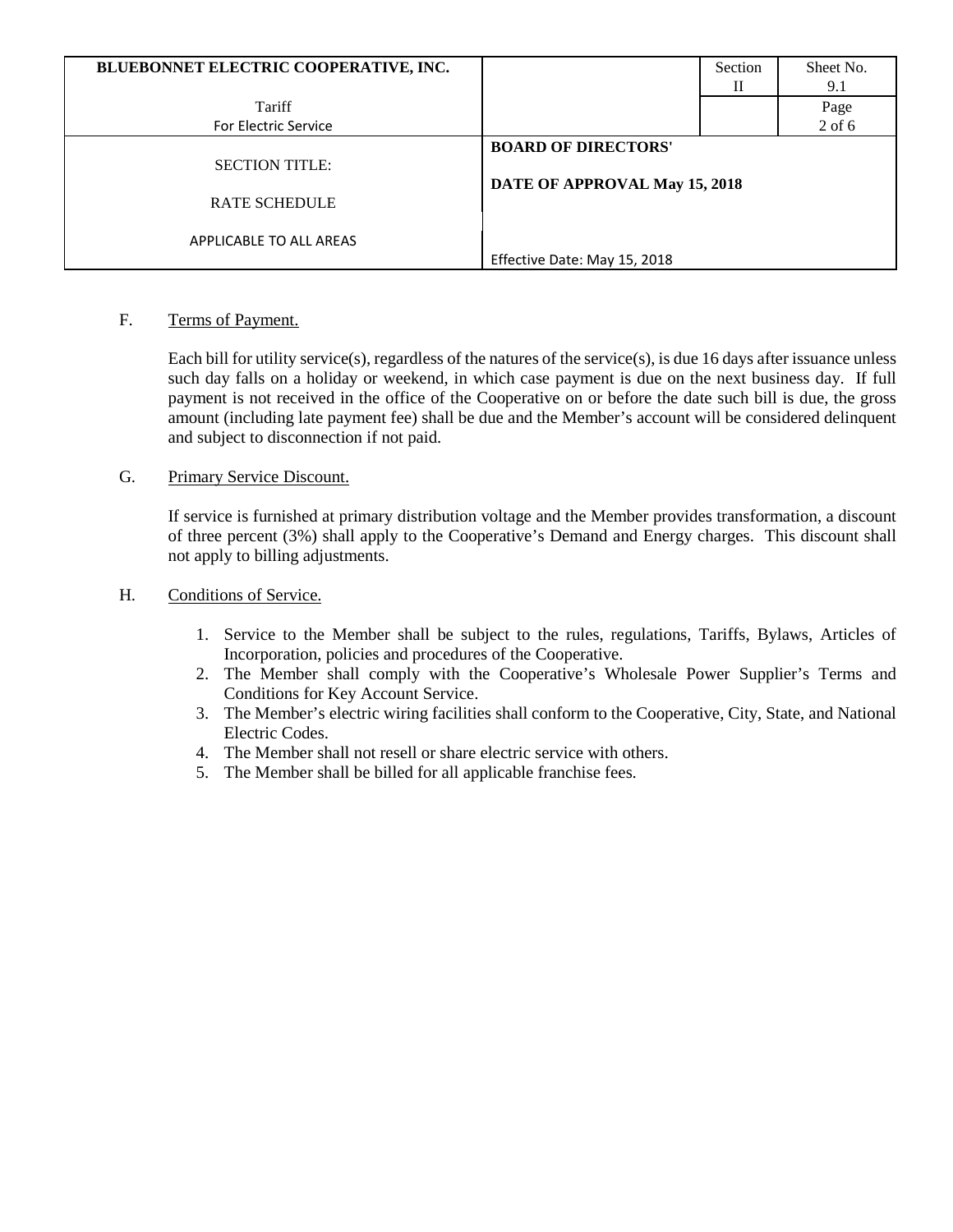| BLUEBONNET ELECTRIC COOPERATIVE, INC. |                                   | Section | Sheet No. |
|---------------------------------------|-----------------------------------|---------|-----------|
|                                       |                                   | Н       | 9.2       |
| Tariff                                |                                   |         | Page      |
| <b>For Electric Service</b>           |                                   |         | 3 of 6    |
|                                       | <b>BOARD OF DIRECTORS'</b>        |         |           |
| <b>SECTION TITLE:</b>                 |                                   |         |           |
|                                       | DATE OF APPROVAL October 17, 2017 |         |           |
| <b>RATE SCHEDULE</b>                  |                                   |         |           |
|                                       |                                   |         |           |
| APPLICABLE TO ALL AREAS               |                                   |         |           |
|                                       | Effective Date: October 17, 2017  |         |           |

# **201.9.2 Key Account (KA) > 1 MW – Substation Level Service**

# A. Availability.

Available to all commercial and industrial Members whose electric requirements for all uses are one megawatt (1 MW) or greater and served by a Bluebonnet owned substation. Rate availability is subject to the availability of power from the Cooperative's wholesale power provider throughout the term of the service.

# B. Character of Service.

Alternating current, 60 Hertz, at available primary or secondary voltages. Frequency and voltage shall be subject to reasonable variation. The Cooperative cannot guarantee there will be no interruptions in electric service and is not responsible for any damages which may result from voltage variations, whether or not they are within reasonable tolerances.

# C. Rates.

| <b>Wholesale Power Cost</b> | at cost               |
|-----------------------------|-----------------------|
| Service Availability Charge | $$1,000.00$ per month |
| Demand Charge               | \$3.50 per Billing kW |
| <b>Energy Charge</b>        | \$0.000000 per kWh    |

# D. Billing Demand.

The billing demand shall be the greater of

- 1. The maximum kilowatt (kW) demand established by a Member for any thirty (30) minute interval during the current billing month;
- 2. One thousand kilowatts (1000 kW);
- 3. The contract demand specified in the Agreement for Service between the Cooperative and Member.

# E. Billing Adjustments.

This rate is subject to all billing adjustments by the Cooperative's wholesale power provider or the Cooperative. The Cooperative is not responsible for ensuring the Member receives all applicable Discounts and/or the most favorable rate.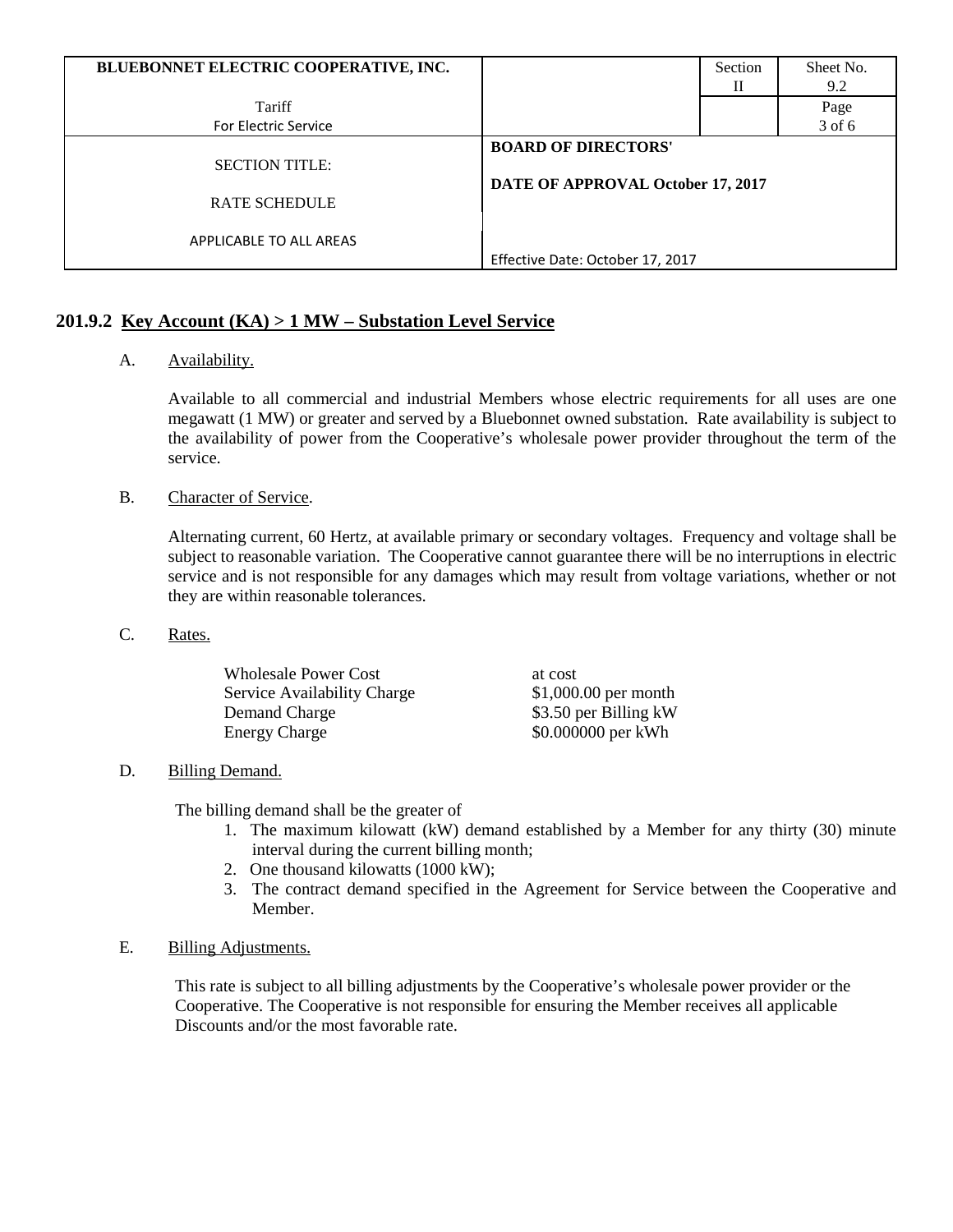| BLUEBONNET ELECTRIC COOPERATIVE, INC. |                                   | Section<br>П | Sheet No.<br>9.3 |
|---------------------------------------|-----------------------------------|--------------|------------------|
| Tariff                                |                                   |              | Page             |
| <b>For Electric Service</b>           |                                   |              | 4 of 6           |
|                                       | <b>BOARD OF DIRECTORS'</b>        |              |                  |
| <b>SECTION TITLE:</b>                 |                                   |              |                  |
| <b>RATE SCHEDULE</b>                  | DATE OF APPROVAL October 17, 2017 |              |                  |
| APPLICABLE TO ALL AREAS               |                                   |              |                  |
|                                       | Effective Date: October 17, 2017  |              |                  |

# F. Terms of Payment.

Each bill for utility service(s), regardless of the natures of the service(s), is due 16 days after issuance unless such day falls on a holiday or weekend, in which case payment is due on the next business day. If full payment is not received in the office of the Cooperative on or before the date such bill is due, the gross amount (including late payment fee) shall be due and the Member's account will be considered delinquent and subject to disconnection if not paid.

# G. Conditions of Service.

- 1. Service to the Member shall be subject to the rules, regulations, Tariffs, Bylaws, Articles of Incorporation, policies and procedures of the Cooperative.
- 2. The Member shall comply with the Cooperative's Wholesale Power Supplier's Terms and Conditions for Key Account Service.
- 3. The Member's electric wiring facilities shall conform to the Cooperative, City, State, and National Electric Codes.
- 4. The Member shall not resell or share electric service with others.
- 5. The Member shall be billed for all applicable franchise fees.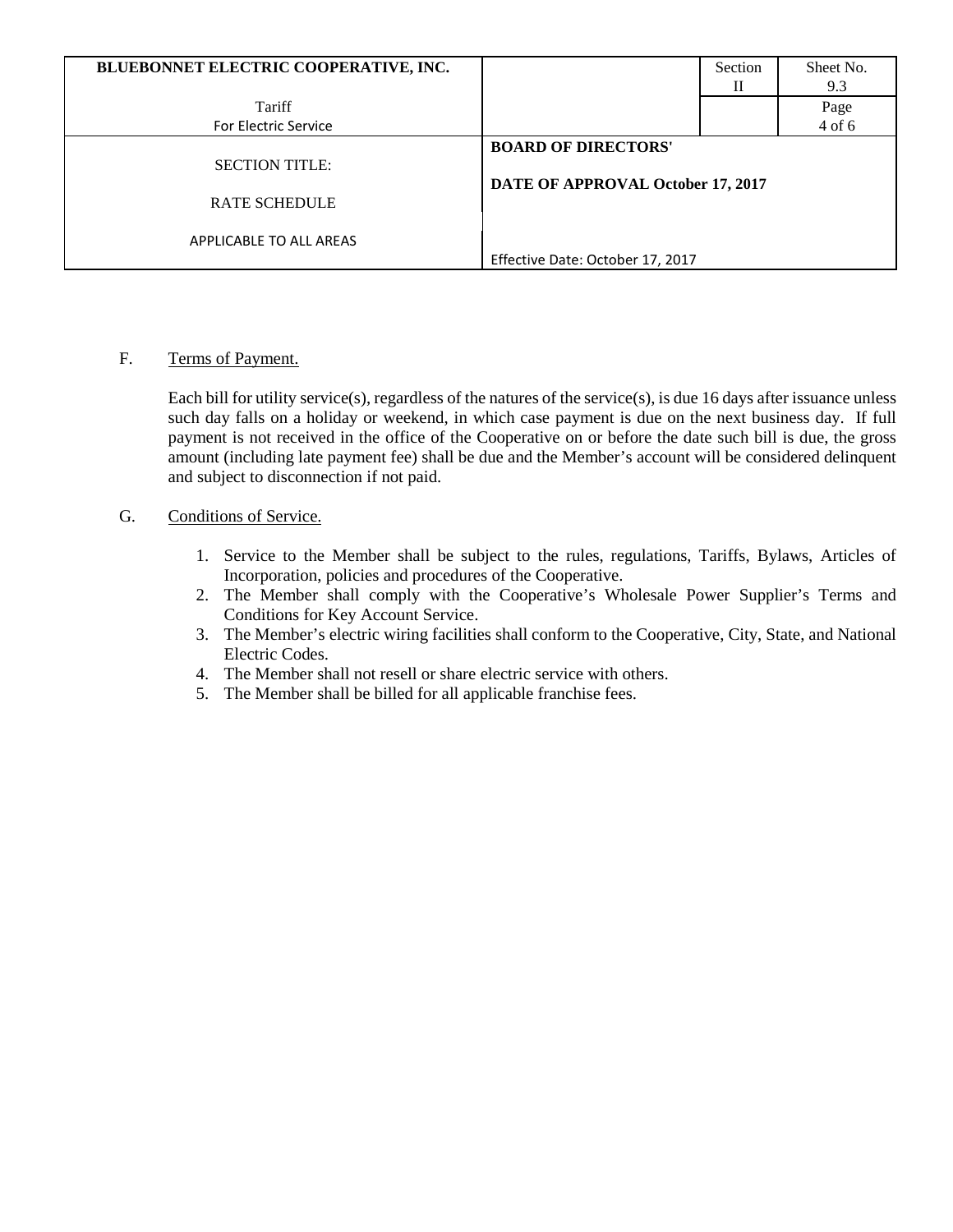| BLUEBONNET ELECTRIC COOPERATIVE, INC.         |                                                                  | Section | Sheet No.<br>9.4 |
|-----------------------------------------------|------------------------------------------------------------------|---------|------------------|
| Tariff                                        |                                                                  |         | Page             |
| <b>For Electric Service</b>                   |                                                                  |         | 5 of 6           |
| <b>SECTION TITLE:</b><br><b>RATE SCHEDULE</b> | <b>BOARD OF DIRECTORS'</b><br>DATE OF APPROVAL November 22, 2019 |         |                  |
| APPLICABLE TO ALL AREAS                       | Effective Date: November 22, 2019                                |         |                  |

# **201.9.3 Key Account (KA) > 1 MW – Transmission Level Service**

A. Availability.

Available to all commercial and industrial Members whose electric requirements for all uses are one megawatt (1 MW) or greater. Rate availability is subject to the availability of power from the Cooperative's wholesale power provider throughout the term of the service.

B. Character of Service.

Alternating current, 60 Hertz, at available transmission voltages. Frequency and voltage shall be subject to reasonable variation. The Cooperative cannot guarantee there will be no interruptions in electric service and is not responsible for any damages which may result from voltage variations, whether or not they are within reasonable tolerances.

C. Rates.

| <b>Wholesale Power Cost</b>        | at cost               |
|------------------------------------|-----------------------|
| <b>Service Availability Charge</b> | $$1,000.00$ per month |
| Demand Charge                      | \$3.00 per Billing kW |
| Energy Charge                      | \$0.000000 per kWh    |

# D. Billing Demand.

The billing demand shall be the greater of

- 1. The maximum kilowatt (kW) demand established by a Member for any thirty (30) minute interval during the current billing month;
- 2. One thousand kilowatts (1000 kW);
- 3. The contract demand specified in the Agreement for Service between the Cooperative and Member.

# E. Billing Adjustments.

This rate is subject to all billing adjustments by the Cooperative's wholesale power provider or the Cooperative.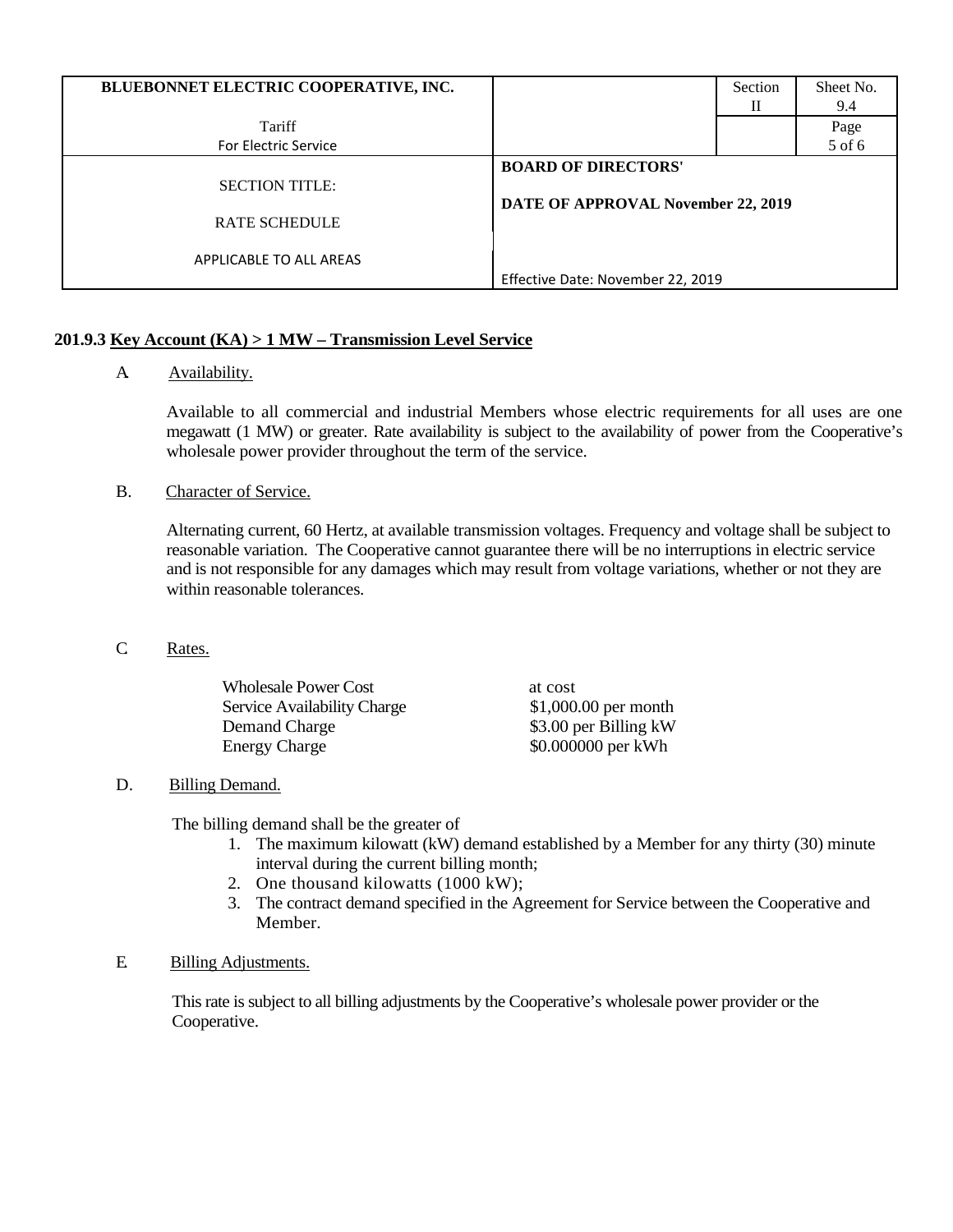| BLUEBONNET ELECTRIC COOPERATIVE, INC. |                                    | Section | Sheet No. |
|---------------------------------------|------------------------------------|---------|-----------|
|                                       |                                    | Н       | 9.5       |
| Tariff                                |                                    |         | Page      |
| <b>For Electric Service</b>           |                                    |         | 6 of 6    |
|                                       | <b>BOARD OF DIRECTORS'</b>         |         |           |
| <b>SECTION TITLE:</b>                 |                                    |         |           |
|                                       | DATE OF APPROVAL November 22, 2019 |         |           |
| <b>RATE SCHEDULE</b>                  |                                    |         |           |
|                                       |                                    |         |           |
| APPLICABLE TO ALL AREAS               |                                    |         |           |
|                                       | Effective Date: November 22, 2019  |         |           |

# F. Terms of Payment.

Each bill for utility service(s), regardless of the natures of the service(s), is due 16 days after issuance unless such day falls on a holiday or weekend, in which case payment is due on the next business day. If full payment is not received in the office of the Cooperative on or before the date such bill is due, the gross amount (including late payment fee) shall be due and the Member's account will be considered delinquent and subject to disconnection if not paid.

# G. Conditions of Service.

- 1. Service to the Member shall be subject to the rules, regulations, Tariffs, Bylaws, Articles of Incorporation, policies and procedures of the Cooperative.
- 2. The Member shall comply with the Cooperative's Wholesale Power Supplier's Terms and Conditions for Key Account Service.
- 3. The Member's electric wiring facilities shall conform to the Cooperative, City, State, and National Electric Codes.
- 4. The Member shall not resell or share electric service with others.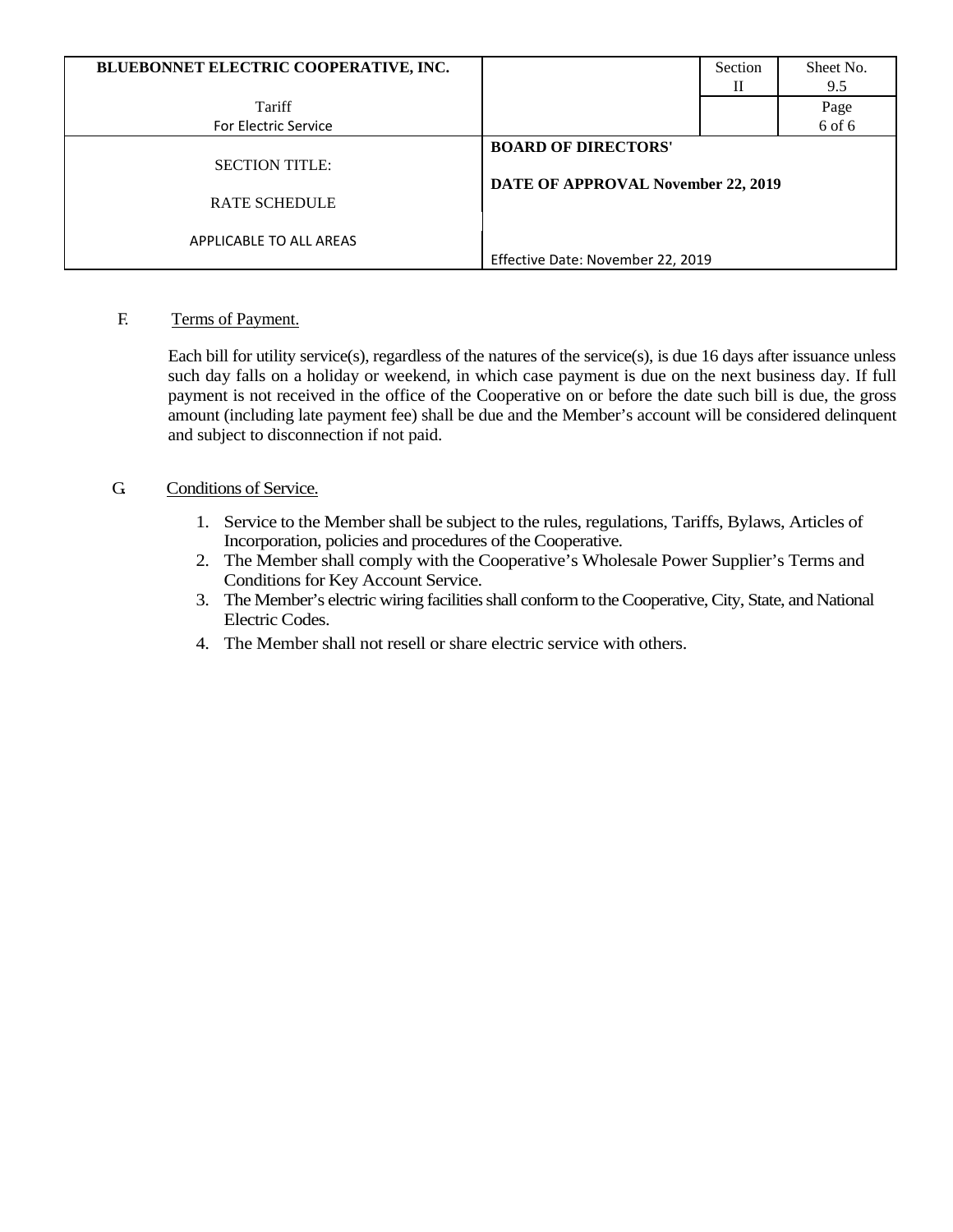| BLUEBONNET ELECTRIC COOPERATIVE, INC.         |                                                                  | Section<br>П | Sheet No.<br>10 |
|-----------------------------------------------|------------------------------------------------------------------|--------------|-----------------|
| Tariff                                        |                                                                  |              | Page            |
| For Electric Service                          |                                                                  |              | 1 of 2          |
| <b>SECTION TITLE:</b><br><b>RATE SCHEDULE</b> | <b>BOARD OF DIRECTORS'</b><br>DATE OF APPROVAL November 15, 2016 |              |                 |
| APPLICABLE TO ALL AREAS                       | Effective Date: March 1, 2017                                    |              |                 |

# **201.10 College Discount Rider**

A. Application.

Applicable in conjunction with an otherwise applicable rate schedule for electric service to any facility of any four-year state university upper level institution, Texas state technical college, or college to which the Cooperative is required to discount the base rates, as provided in the Texas Utilities Code, Title 2. Public Utility Regulatory Act, Chapter 36, Subchapter H, Section 36.351. The provisions of the applicable rate schedule are modified only as shown herein.

B. Monthly Rate.

In accordance with the terms of the applicable rate schedule, except that the amount due under the applicable rate schedule, minus the cost of purchased electricity applicable to the Member and excluding any adjustment factors, cost recovery factors, or specific facilities charges, and service fees, is reduced as follows:

| Commercial (College Discount)             |                               |
|-------------------------------------------|-------------------------------|
| Single-Phase Service                      |                               |
| Service Availability Charge               | -\$6.00 per meter per month   |
| <b>Energy Charge</b>                      | -\$0.0074428 per kWh          |
| Three-Phase Service                       |                               |
| Service Availability Charge               | -\$10.00 per meter per month  |
| <b>Energy Charge</b>                      | -\$0.0078228 per kWh          |
| Large Power (College Discount)            |                               |
| Service Availability Charge               | -\$15.00 per meter per month  |
| Demand Charge                             | $-$ \$1.00 per billing kW     |
| <b>Energy Charge</b>                      | $-$ \$0.0030182 per kWh       |
| Large Power $> 250$ kW (College Discount) |                               |
| Service Availability Charge               | -\$30.00 per meter per month  |
| Demand Charge                             | $-$ \$1.20 per billing kW     |
| <b>Energy Charge</b>                      | $-$ \$0.0019156 per kWh       |
| Key Account (College Discount)            |                               |
| Service Availability Charge               | -\$120.00 per meter per month |
| Demand Charge                             | $-$ \$1.30 per billing kW     |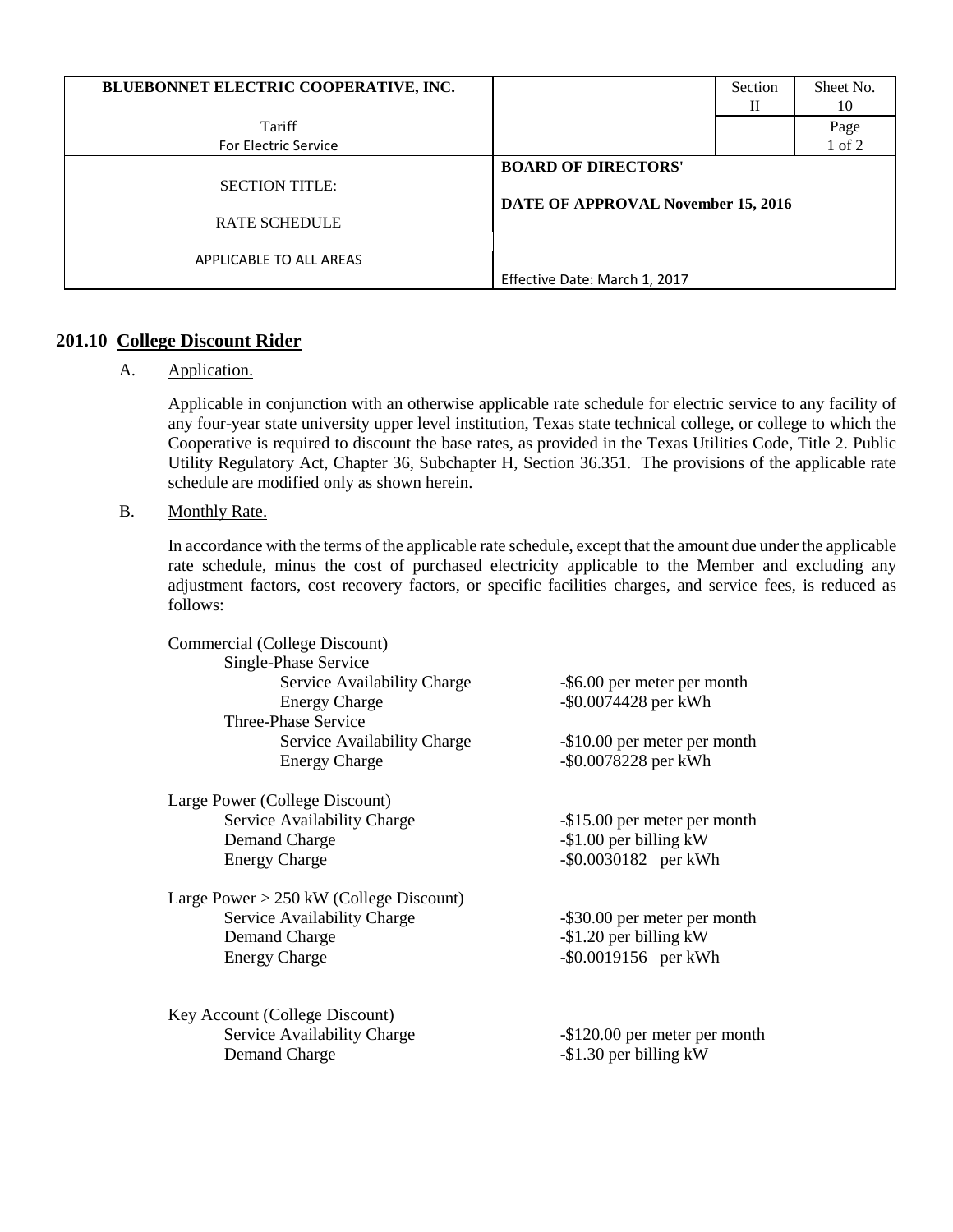| BLUEBONNET ELECTRIC COOPERATIVE, INC.         |                                                                  | Section<br>П | Sheet No.<br>10.1 |
|-----------------------------------------------|------------------------------------------------------------------|--------------|-------------------|
| Tariff                                        |                                                                  |              | Page              |
| <b>For Electric Service</b>                   |                                                                  |              | $2$ of $2$        |
| <b>SECTION TITLE:</b><br><b>RATE SCHEDULE</b> | <b>BOARD OF DIRECTORS'</b><br>DATE OF APPROVAL November 15, 2016 |              |                   |
| APPLICABLE TO ALL AREAS                       | Effective Date: March 1, 2017                                    |              |                   |

| Lighting Service (College Discount) |            |
|-------------------------------------|------------|
| 53 Watt LED                         | $-$1.88$   |
| 53 Watt LED Metered                 | $-$1.90$   |
| 94 Watt LED                         | $-$ \$2.49 |
| 94 Watt LED Metered                 | $-$ \$2.54 |
| 140 Watt LED                        | $-$ \$3.27 |
| 140 Watt LED Metered                | $-$ \$3.36 |
| 175 Watt MV                         | $-\$1.20$  |
| 175 Watt MV Metered                 | $-\$1.16$  |
| 100 Watt HPS                        | $-$1.58$   |
| 100 Watt HPS Metered                | $-\$1.56$  |
| 250 Watt HPS                        | $-$1.76$   |
| 250 Watt HPS Metered                | $-$1.70$   |
| 400 Watt HPS                        | $-$ \$2.05 |
| 400 Watt HPS Metered                | $-\$1.96$  |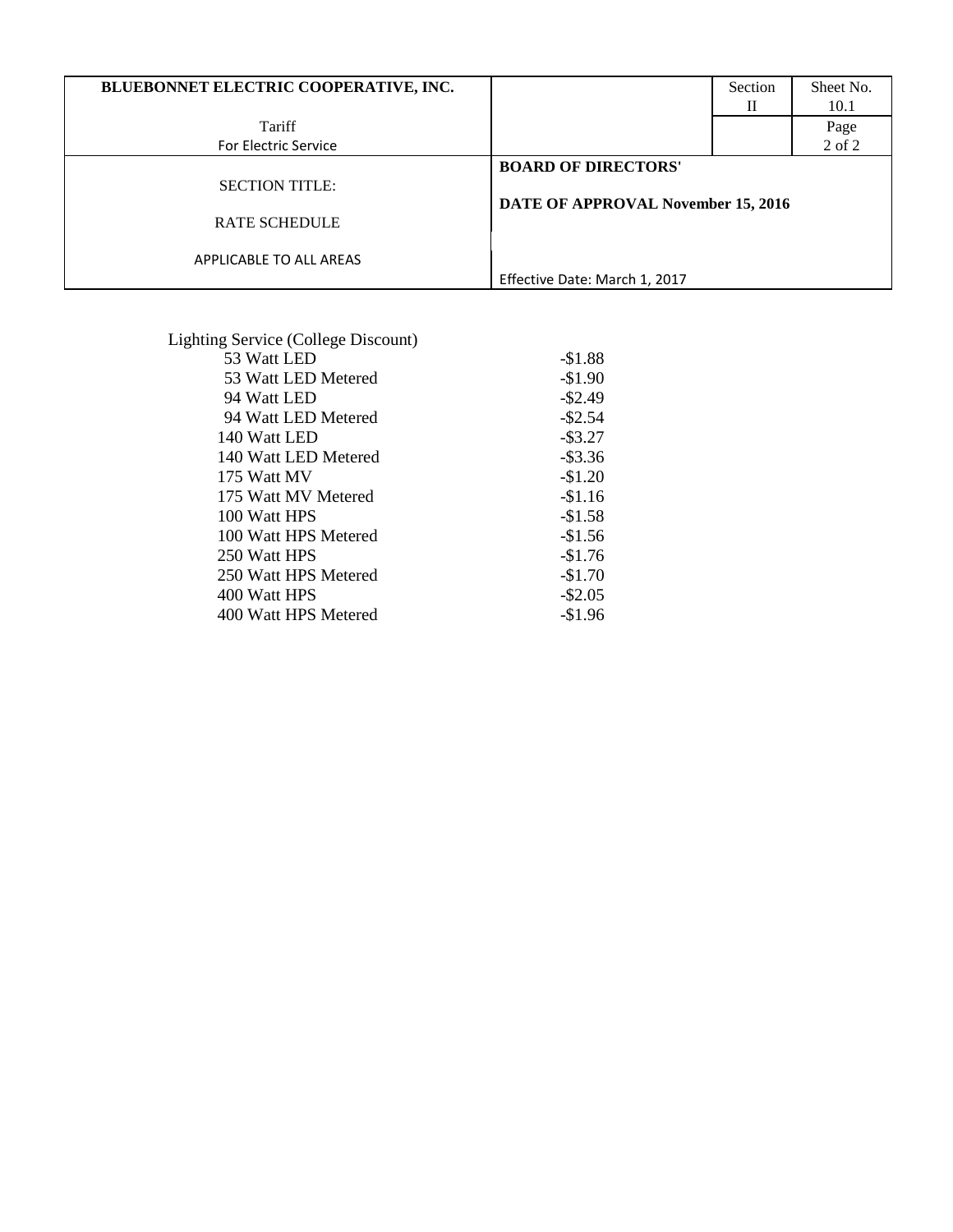| BLUEBONNET ELECTRIC COOPERATIVE, INC.         |                                                                  | Section<br>Н | Sheet No.<br>11 |
|-----------------------------------------------|------------------------------------------------------------------|--------------|-----------------|
| Tariff                                        |                                                                  |              | Page            |
| <b>For Electric Service</b>                   |                                                                  |              | 1 of 2          |
| <b>SECTION TITLE:</b><br><b>RATE SCHEDULE</b> | <b>BOARD OF DIRECTORS'</b><br>DATE OF APPROVAL November 15, 2016 |              |                 |
| APPLICABLE TO ALL AREAS                       | Effective Date: March 1, 2017                                    |              |                 |

# **201.11 Military Discount Rider**

# A. Application.

Applicable in conjunction with an otherwise applicable rate schedule for electric service to any facility of any military base to which the Cooperative is required to discount the base rates, as provided in the Texas Utilities Code, Title 2. Public Utility Regulatory Act, Chapter 36, Subchapter H, Section 36.354 The provisions of the applicable rate schedule are modified only as shown herein.

B. Monthly Rate.

In accordance with the terms of the applicable rate schedule, except that the amount due under the applicable rate schedule, minus the cost of purchased electricity applicable to the Member and excluding any adjustment factors, cost recovery factors, or specific facilities charges, and service fees, is reduced as follows:

| Commercial (Military Discount)           |                               |
|------------------------------------------|-------------------------------|
| Single-Phase Service                     |                               |
| Service Availability Charge              | -\$6.00 per meter per month   |
| <b>Energy Charge</b>                     | -\$0.0074428 per kWh          |
| Three-Phase Service                      |                               |
| Service Availability Charge              | -\$10.00 per meter per month  |
| <b>Energy Charge</b>                     | -\$0.0078228 per kWh          |
| Large Power (Military Discount)          |                               |
| Service Availability Charge              | -\$15.00 per meter per month  |
| Demand Charge                            | $-$ \$1.00 per billing kW     |
| <b>Energy Charge</b>                     | -\$0.0030182 per kWh          |
| Large Power > 250 kW (Military Discount) |                               |
| Service Availability Charge              | -\$30.00 per meter per month  |
| Demand Charge                            | $-$ \$1.20 per billing kW     |
| <b>Energy Charge</b>                     | -\$0.0019156 per kWh          |
| Key Account (Military Discount)          |                               |
| Service Availability Charge              | -\$120.00 per meter per month |
| Demand Charge                            | -\$1.30 per billing kW        |
|                                          |                               |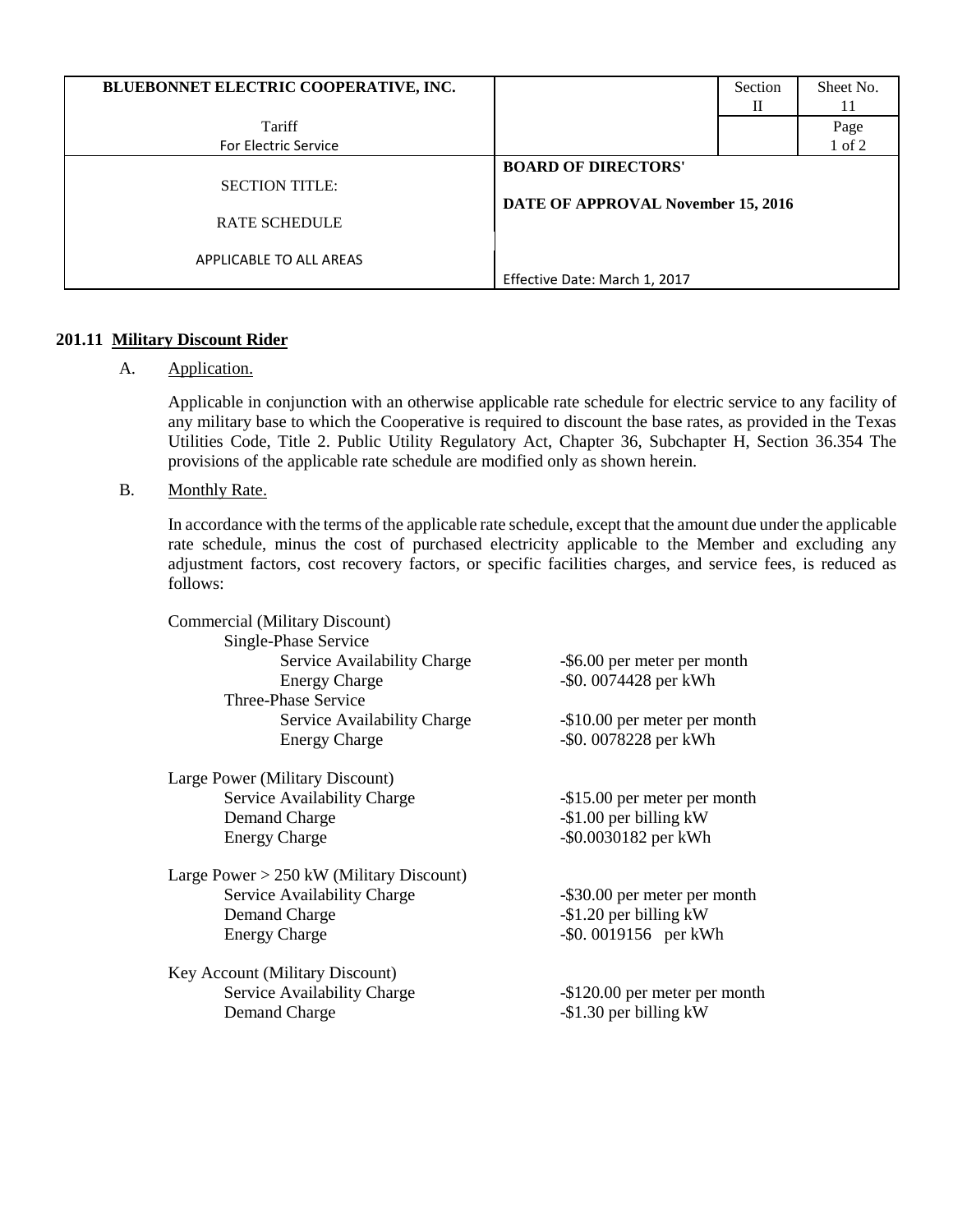| BLUEBONNET ELECTRIC COOPERATIVE, INC.         |                                                                  | Section<br>Н | Sheet No.<br>11.1 |
|-----------------------------------------------|------------------------------------------------------------------|--------------|-------------------|
| Tariff                                        |                                                                  |              | Page              |
| For Electric Service                          |                                                                  |              | 2 of 2            |
| <b>SECTION TITLE:</b><br><b>RATE SCHEDULE</b> | <b>BOARD OF DIRECTORS'</b><br>DATE OF APPROVAL November 15, 2016 |              |                   |
| APPLICABLE TO ALL AREAS                       | Effective Date: March 1, 2017                                    |              |                   |

| <b>Lighting Service (Military Discount)</b> |            |
|---------------------------------------------|------------|
| 53 Watt LED                                 | $-$1.88$   |
| 53 Watt LED Metered                         | $-$1.90$   |
| 94 Watt LED                                 | $-$ \$2.49 |
| 94 Watt LED Metered                         | $-$ \$2.54 |
| 140 Watt LED                                | $-$ \$3.27 |
| 140 Watt LED Metered                        | $-$ \$3.36 |
| 175 Watt MV                                 | $-\$1.20$  |
| 175 Watt MV Metered                         | $-$1.16$   |
| 100 Watt HPS                                | $-$1.58$   |
| 100 Watt HPS Metered                        | $-$1.56$   |
| 250 Watt HPS                                | $-$1.76$   |
| 250 Watt HPS Metered                        | $-$1.70$   |
| 400 Watt HPS                                | $-$ \$2.05 |
| 400 Watt HPS Metered                        | $-$1.96$   |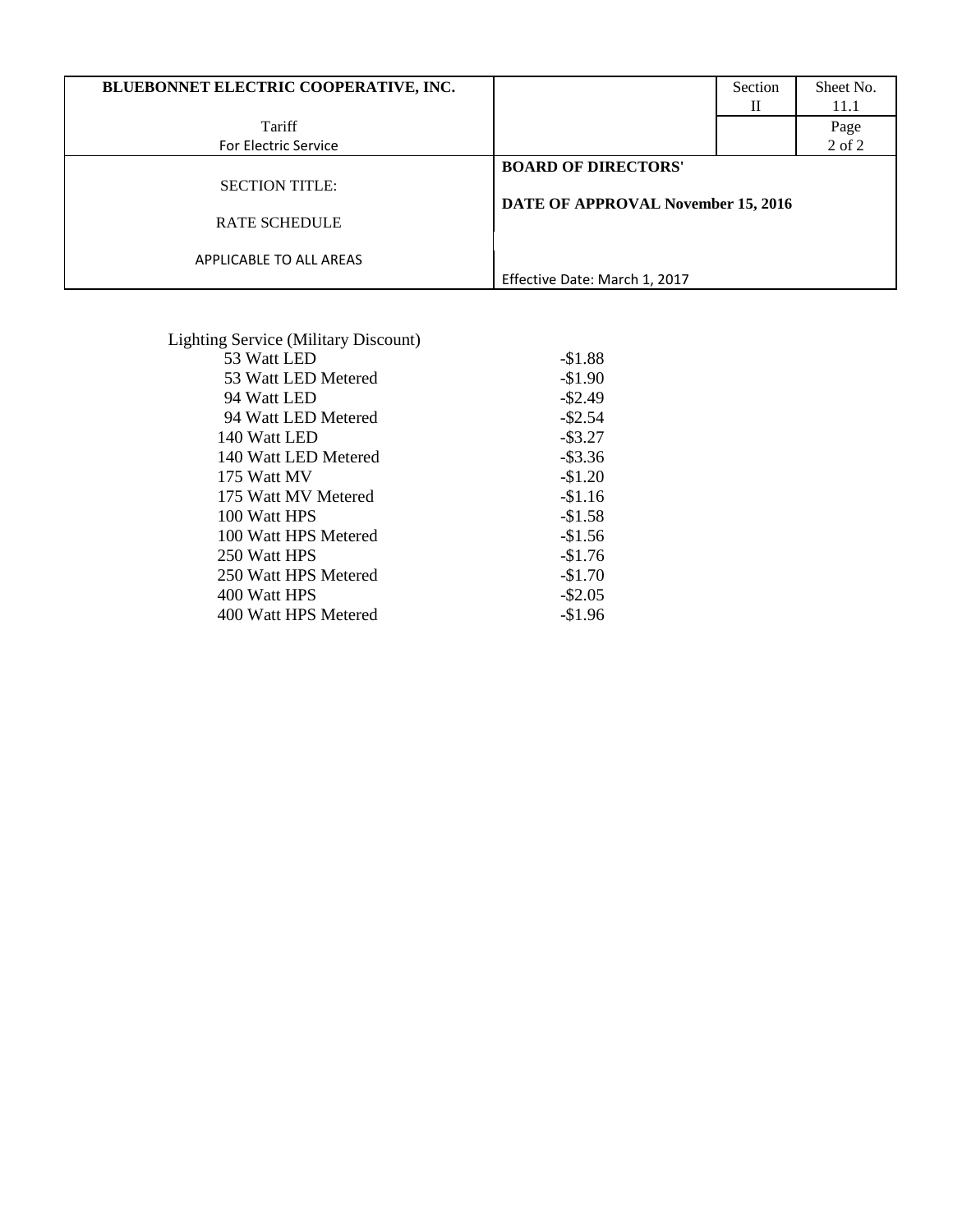| BLUEBONNET ELECTRIC COOPERATIVE, INC. |                                 | Section | Sheet No.  |
|---------------------------------------|---------------------------------|---------|------------|
|                                       |                                 | Н       | 12         |
| Tariff                                |                                 |         | Page       |
| For Electric Service                  |                                 |         | $1$ of $1$ |
|                                       | <b>BOARD OF DIRECTORS'</b>      |         |            |
| <b>SECTION TITLE:</b>                 |                                 |         |            |
|                                       | DATE OF APPROVAL March 14, 2000 |         |            |
| <b>RATE SCHEDULE</b>                  |                                 |         |            |
|                                       |                                 |         |            |
| APPLICABLE TO ALL AREAS               |                                 |         |            |
|                                       | Effective Date: March 14, 2000  |         |            |

# **201.12 Wholesale Transmission Service – WTS**

# A. Availability.

Planned and Unplanned Transmission Service are available at all points where transmission facilities of the Cooperative in the Electric Reliability Council of Texas (ERCOT) having adequate capacity and suitable voltage are available to implement Wholesale Transmission Service. Service under this tariff is wholesale service. Transmission service is not available for retail service.

All arrangements for this service must be made with Bluebonnet and LCRA.

B. Applicability.

Wholesale Transmission Service is provided within ERCOT to any Eligible Member as specified in the wholesale transmission tariff of LCRA.

C. Conditions.

The Cooperative will provide transmission service to any Eligible Member, provided that:

- 1. All conditions specified in LCRA's wholesale transmission service tariff are satisfied; and
- 2. All arrangements specified in LCRA's wholesale transmission service tariff have been made through LCRA.
- D. Rates.

Charges for Planned and Unplanned Transmission Service shall be as specified in the applicable rates and schedules of LCRA.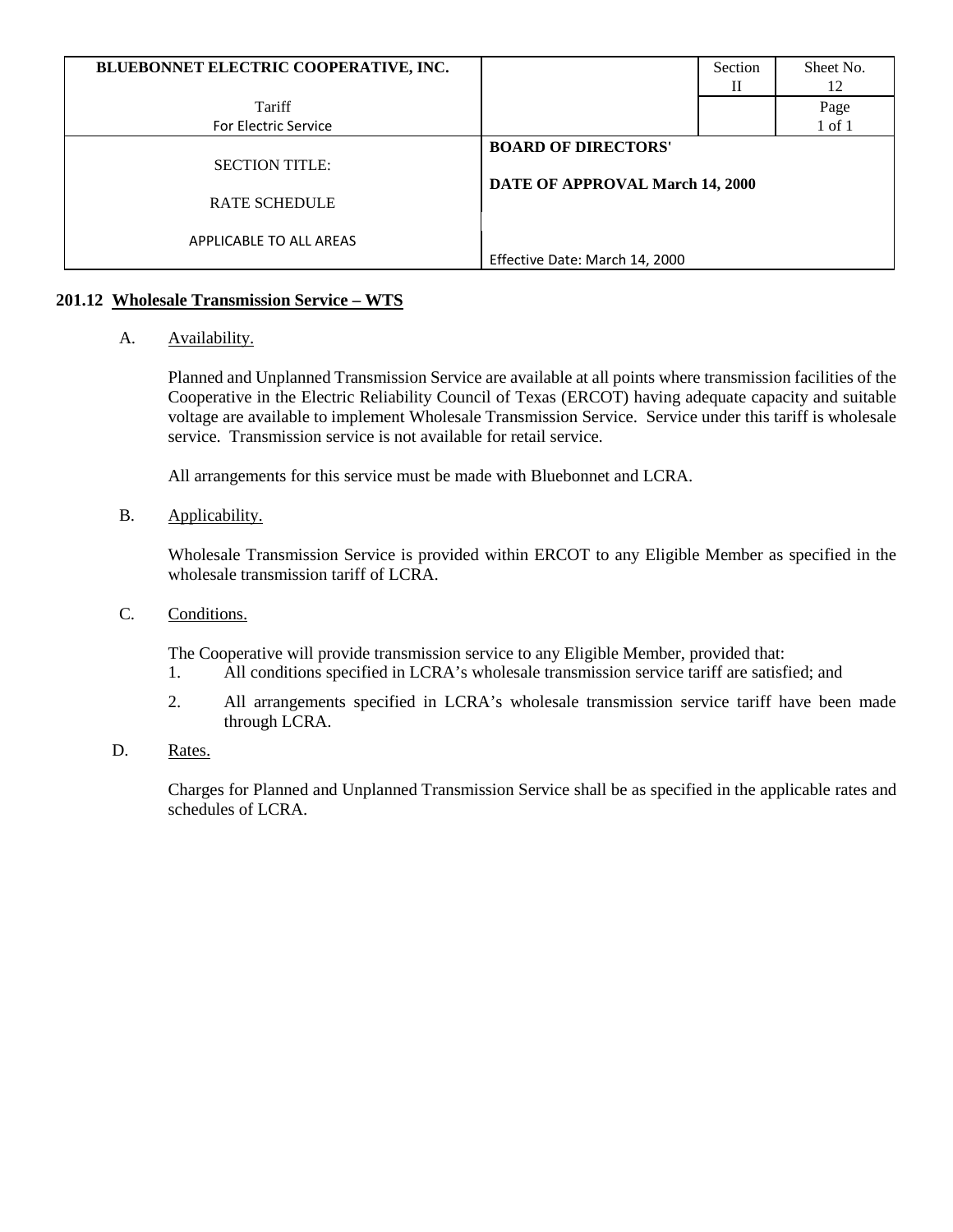| BLUEBONNET ELECTRIC COOPERATIVE, INC. |                                | Section | Sheet No. |
|---------------------------------------|--------------------------------|---------|-----------|
|                                       |                                | Н       | 13        |
| Tariff                                |                                |         | Page      |
| <b>For Electric Service</b>           |                                |         | 1 of 1    |
|                                       | <b>BOARD OF DIRECTORS'</b>     |         |           |
| <b>SECTION TITLE:</b>                 |                                |         |           |
| <b>RATE SCHEDULE</b>                  | DATE OF APPROVAL March 1, 2000 |         |           |
| APPLICABLE TO ALL AREAS               |                                |         |           |
|                                       | Effective Date: March 1, 2000  |         |           |

# **201.13 Wholesale Distribution Service**

# A. Application.

The service provided pursuant to this tariff is transmission service, as defined in Public Utility Commission of Texas (PUCT) Rule 23.67(b)(8), using the Cooperative's facilities rated at less than 60 kilovolts. The Cooperative will make the service available in accordance with PUCT Substantive Rules 23.67 and 23.70, within 20 days of receipt of a completed application for service as required under PUCT Substantive Rule  $23.70(e)(1)(A)$ .

The 20-day deadline to provide service will not apply if adequate facilities are not in place at the time service is requested. If adequate facilities are not in place at the time service is requested, the Cooperative will construct the facilities necessary to provide the service as soon as reasonably practicable.

#### B. Character of Service.

The Cooperative will provide this service at one point of delivery and measured with one meter, using facilities rated at less than 60 kilovolts, at 60 Hertz, at the Cooperative's standard primary distribution voltages. The Cooperative cannot guarantee there will be no interruptions in electric service and is not responsible for any damages which may result from voltage variations, whether or not they are within reasonable tolerances.

#### C. Rates, Terms, and Conditions.

Within 60 days of a request for this service, the Cooperative will submit to the Public Utility Commission of Texas proposed rates for the service. The rates ultimately approved by the Commission will apply retroactively beginning on the date service is initiated. The terms and conditions for the service are those stated in Commission Substantive Rules 23.67 and 23.70.

A contribution in aid of construction will be required if facilities must be constructed to provide the service or if existing facilities must be altered to provide the service in accordance with Commission Substantive Rule 23.67(n). All facilities altered or constructed by the Cooperative will remain the property of the Cooperative.

This service is not available to retail Members currently being provided retail service by a certificated utility.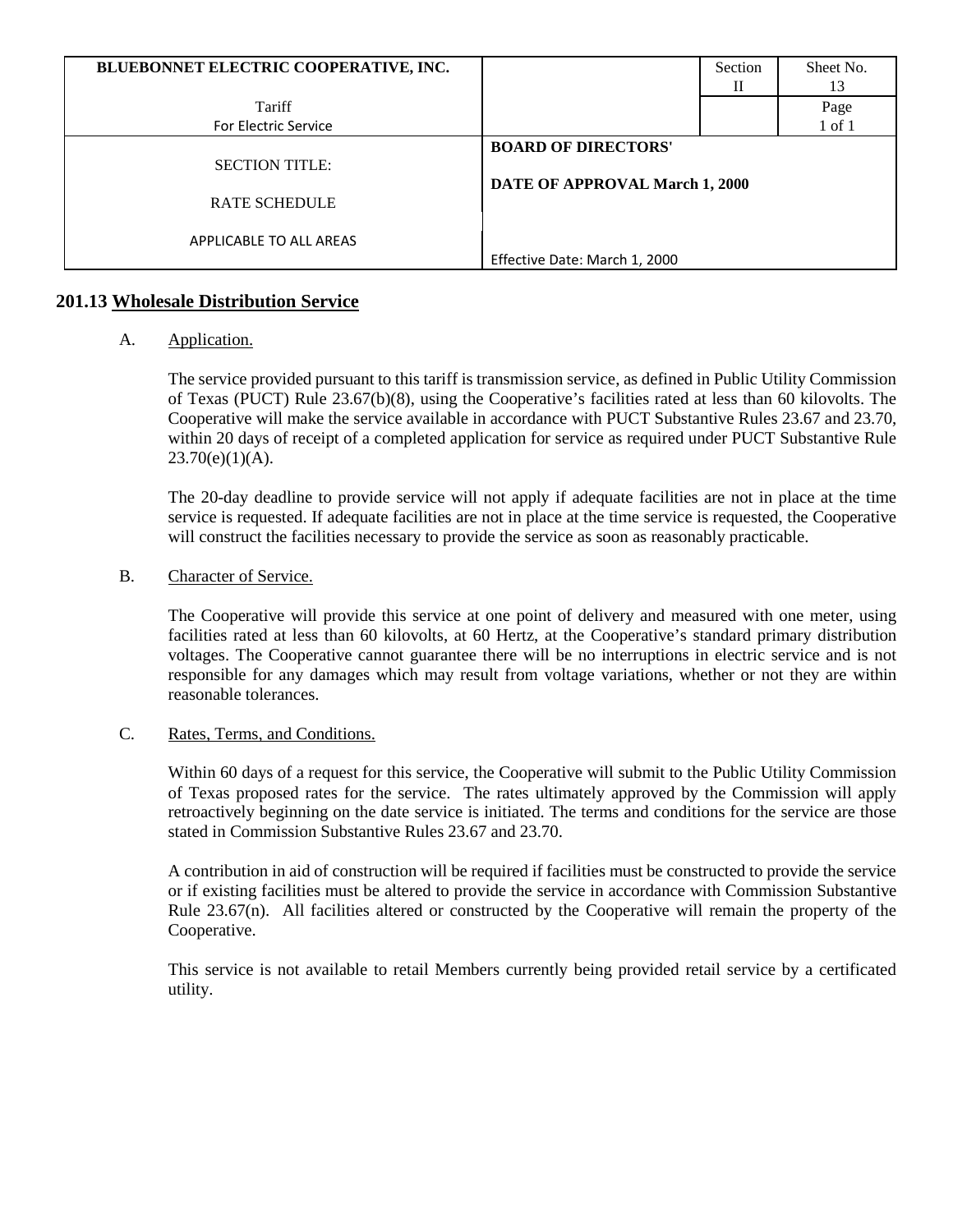| BLUEBONNET ELECTRIC COOPERATIVE, INC. |                                    | Section | Sheet No. |
|---------------------------------------|------------------------------------|---------|-----------|
|                                       |                                    | Н       | 14        |
| Tariff                                |                                    |         | Page      |
| <b>For Electric Service</b>           |                                    |         | 1 of 2    |
|                                       | <b>BOARD OF DIRECTORS'</b>         |         |           |
| <b>SECTION TITLE:</b>                 |                                    |         |           |
|                                       | DATE OF APPROVAL November 17, 2009 |         |           |
| <b>RATE SCHEDULE</b>                  |                                    |         |           |
|                                       |                                    |         |           |
| APPLICABLE TO ALL AREAS               |                                    |         |           |
|                                       | Effective Date: February 17, 2010  |         |           |

# **201.14 Wholesale Power Pass-Through (WPPT)**

# A. Availability.

Available to all commercial and industrial Members that only require metering facilities from the Cooperative to obtain electrical service and subject to the availability of power from the Cooperative's wholesale power provider throughout the term of the service as stated in the agreement for electrical service.

# B. Character of Service.

Alternating current, 60 Hertz, at available primary or secondary voltages. Frequency and voltage shall be subject to reasonable variation. The Cooperative cannot guarantee there will be no interruptions in electric service and is not responsible for any damages which may result from voltage variations, whether or not they are within reasonable tolerances.

# C. Rates.

Wholesale power cost plus 16.50%.

# D. Billing Adjustments.

This rate is subject to all billing adjustments by the Cooperative's wholesale provider or the Cooperative. The Cooperative is not responsible for ensuring the Member receives all applicable Discounts and/or the most favorable rate

# E. Service Availability Charges.

The service availability charge shall be the higher of the following:

- 1. Established in accordance with the agreement for electric service.
- 2. The Cooperative's wholesale power cost plus 16.50%.
- 3. \$150.00
- F. Terms of Payments.

Each bill for utility service(s), regardless of the nature of the service(s), is due 16 days after issuance unless such day falls on a holiday or weekend, in which case payment is due on the next business day. If full payment is not received in the office of the Cooperative on or before the date such bill is due, the gross amount (including late payment fee) shall be due and the Member's account will be considered delinquent and subject to disconnection if not paid.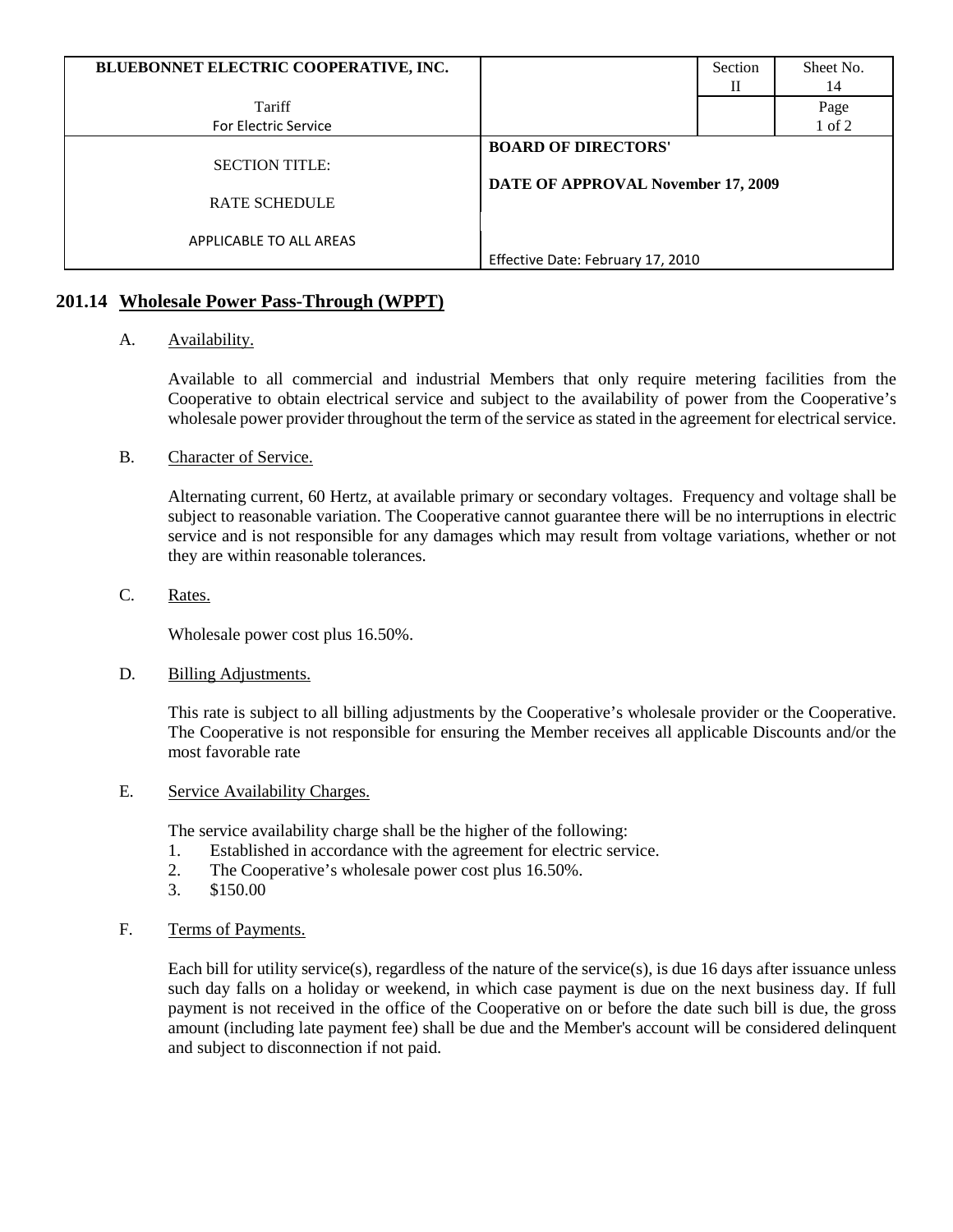| BLUEBONNET ELECTRIC COOPERATIVE, INC. |                                    | Section | Sheet No. |
|---------------------------------------|------------------------------------|---------|-----------|
|                                       |                                    | П       | 14.1      |
| Tariff                                |                                    |         | Page      |
| <b>For Electric Service</b>           |                                    |         | 2 of 2    |
|                                       | <b>BOARD OF DIRECTORS'</b>         |         |           |
| <b>SECTION TITLE:</b>                 |                                    |         |           |
|                                       | DATE OF APPROVAL November 17, 2009 |         |           |
| <b>RATE SCHEDULE</b>                  |                                    |         |           |
|                                       |                                    |         |           |
| APPLICABLE TO ALL AREAS               |                                    |         |           |
|                                       | Effective Date: February 17, 2010  |         |           |

# G. Conditions of Service

- 1. The service to the Member shall be subject to the rules, regulations, Tariffs, Bylaws, Articles of Incorporation, policies and procedures of the Cooperative.
- 2. The Member shall comply with the Cooperative's Wholesale Power Supplier's Terms and Conditions for Wholesale Power Service.
- 3. The Member's electric wiring facilities shall conform to the Cooperative, City, State, and National Electric Codes.
- 4. The Member shall not resell or share electric service with others.
- 5. The Member shall be billed for all applicable franchise fees.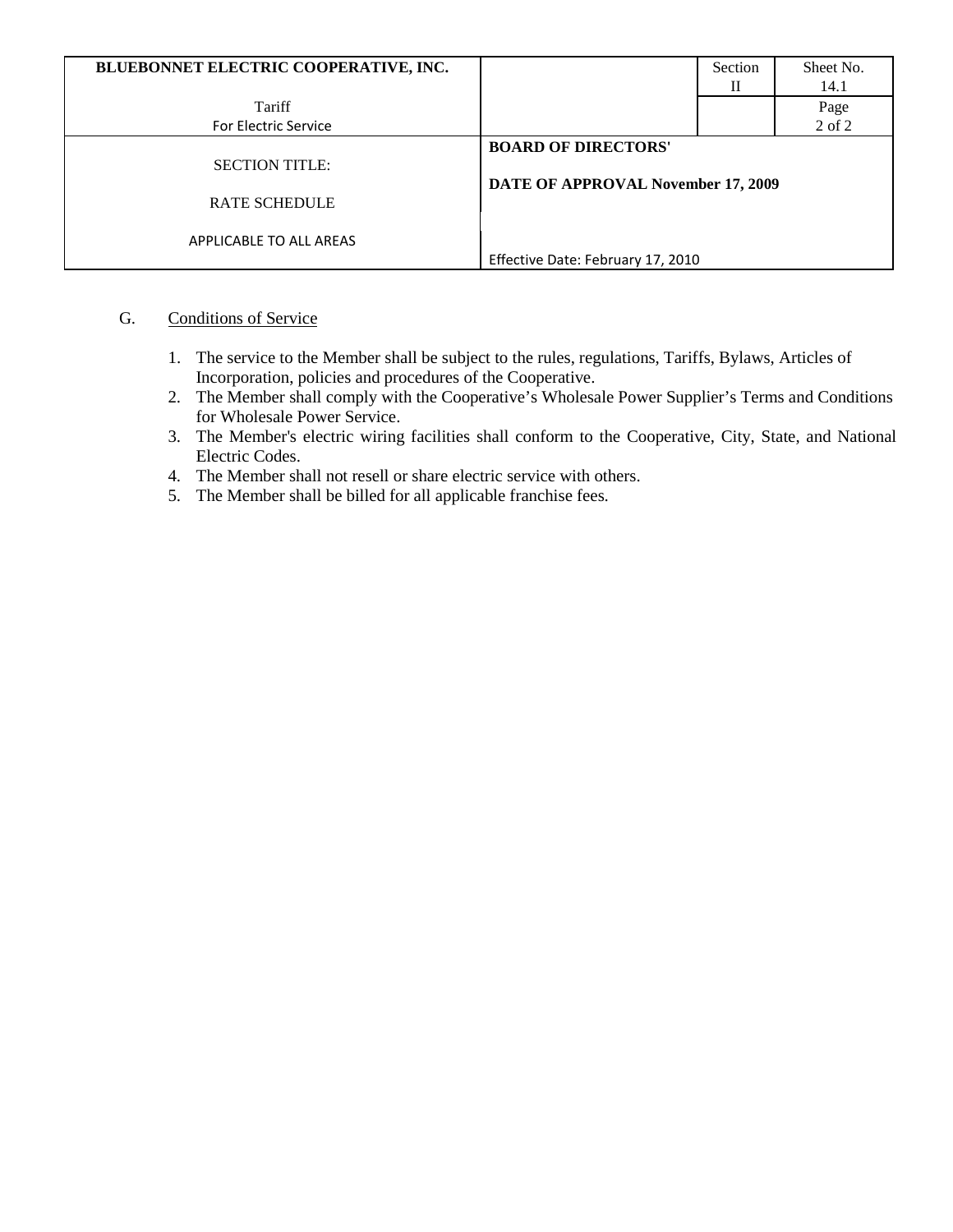| BLUEBONNET ELECTRIC COOPERATIVE, INC. |                                 | Section | Sheet No.  |
|---------------------------------------|---------------------------------|---------|------------|
|                                       |                                 | П       | 15         |
| Tariff                                |                                 |         | Page       |
| <b>For Electric Service</b>           |                                 |         | $1$ of $1$ |
|                                       | <b>BOARD OF DIRECTORS'</b>      |         |            |
| <b>SECTION TITLE:</b>                 |                                 |         |            |
|                                       | DATE OF APPROVAL April 15, 2008 |         |            |
| <b>RATE SCHEDULE</b>                  |                                 |         |            |
|                                       |                                 |         |            |
| APPLICABLE TO ALL AREAS               |                                 |         |            |
|                                       | Effective Date: June 2, 2008    |         |            |

# **201.15 Green Energy**

# A. **Availability**

Available to all Bluebonnet Members with electric service (excluding unmetered security lights).

B. Rates

Applicable rate (as defined in tariff) plus \$0.005 per kWh

- C. Conditions of Service
	- 1. Refer to other rate tariffs for definition of applicable rate.
	- 2. Green Energy will be offered on the Member's total electric kWh usage.
	- 3. Rate transfers to and from Green Energy will be made at the beginning of the Member's next billing cycle.
	- 4. Green Energy rate is subject to change based on Bluebonnet expenses and Renewable Energy Credit (REC) market prices.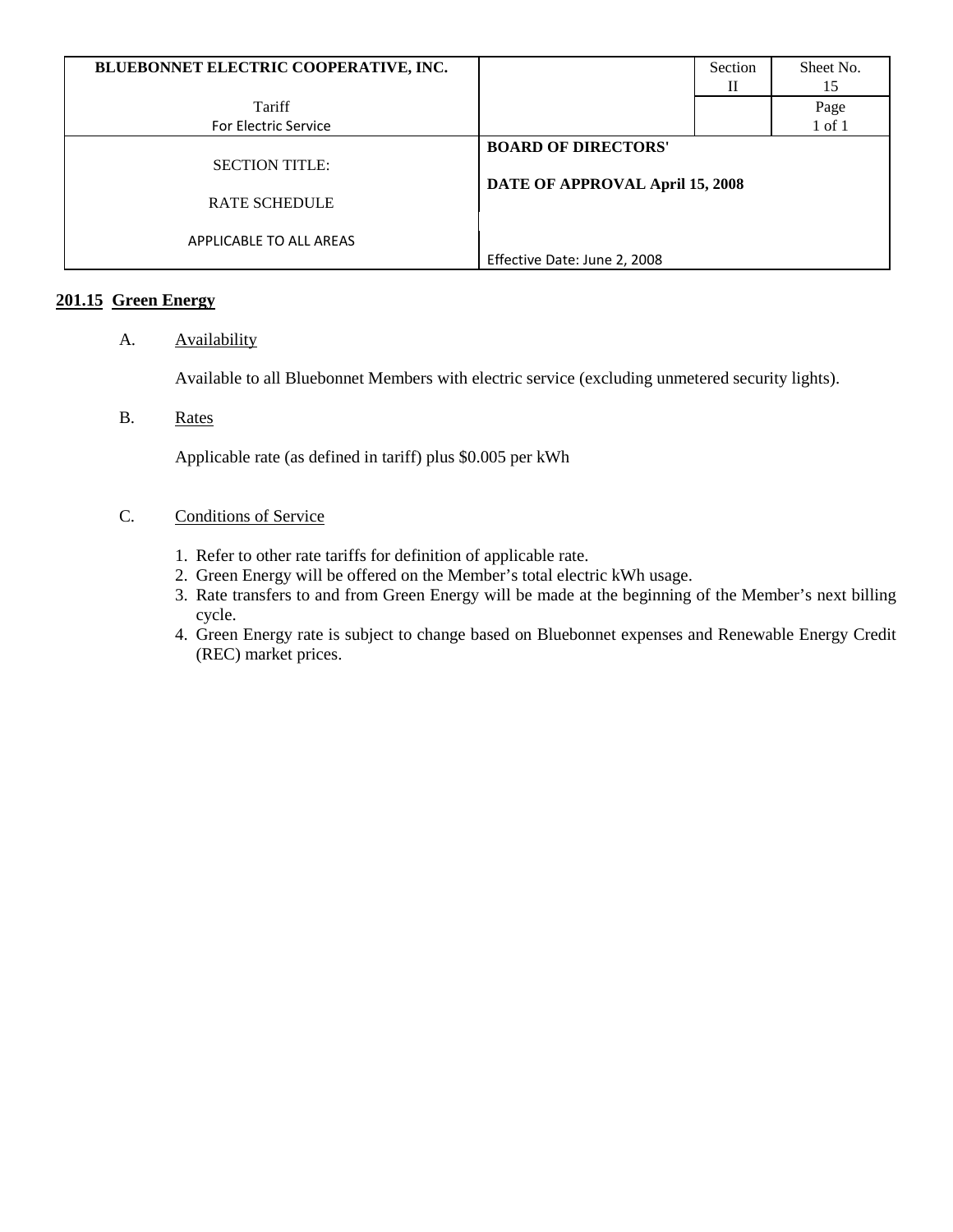| BLUEBONNET ELECTRIC COOPERATIVE, INC. |                                   | Section | Sheet No. |
|---------------------------------------|-----------------------------------|---------|-----------|
|                                       |                                   |         | $16 - 33$ |
| Tariff                                |                                   |         | Page      |
| <b>For Electric Service</b>           |                                   |         | 1 of 1    |
|                                       | <b>BOARD OF DIRECTORS'</b>        |         |           |
| <b>SECTION TITLE:</b>                 |                                   |         |           |
|                                       | DATE OF APPROVAL October 14, 2000 |         |           |
| <b>RATE SCHEDULE</b>                  |                                   |         |           |
|                                       |                                   |         |           |
| APPLICABLE TO ALL AREAS               |                                   |         |           |
|                                       | Effective Date: January 1, 2001   |         |           |

# **201.16 Future Rate Tariffs**

This page intentionally left blank for future tariffs.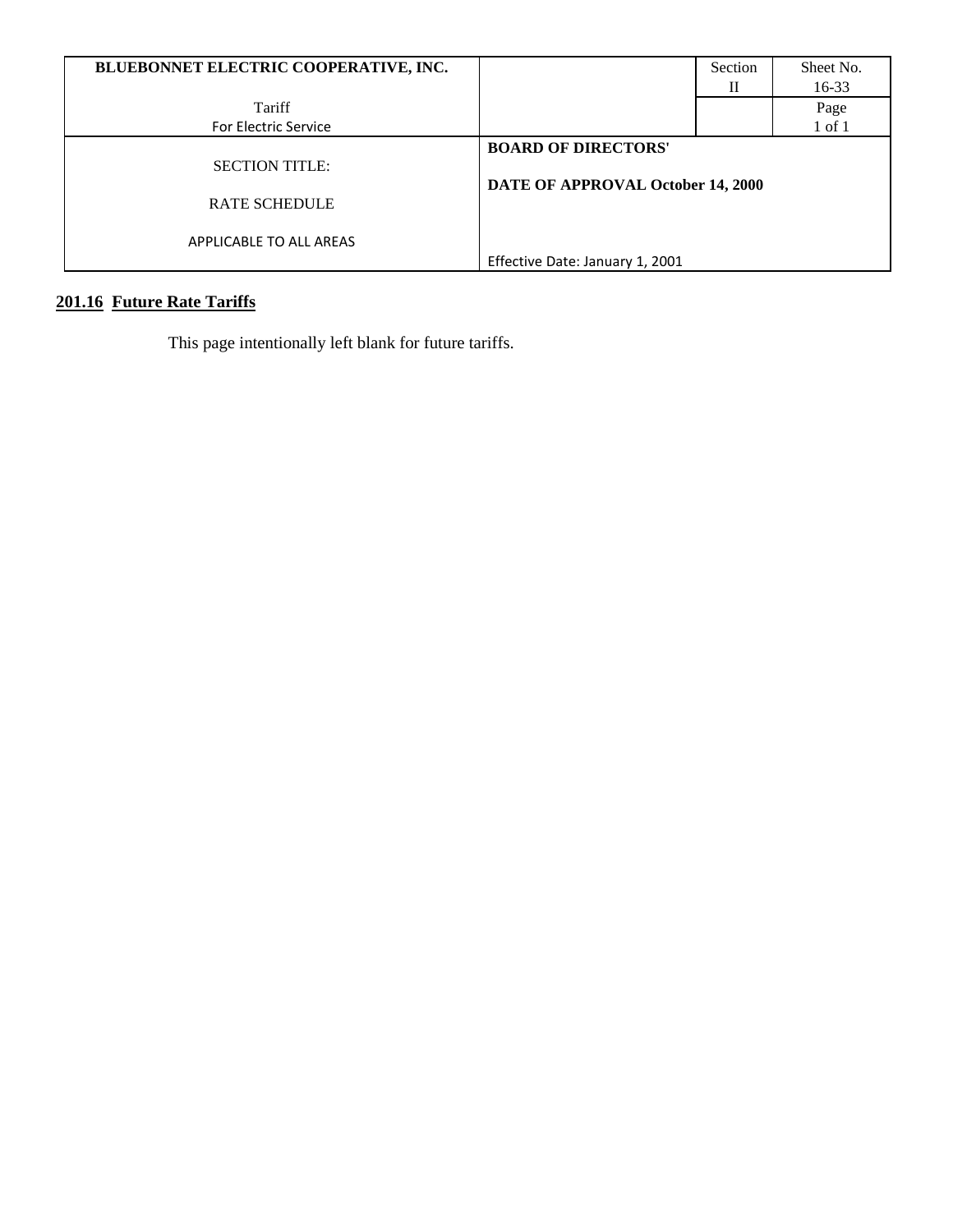| BLUEBONNET ELECTRIC COOPERATIVE, INC. |                                    | Section | Sheet No. |
|---------------------------------------|------------------------------------|---------|-----------|
|                                       |                                    | Н       | 34        |
| Tariff                                |                                    |         | Page      |
| <b>For Electric Service</b>           |                                    |         | 1 of 3    |
|                                       | <b>BOARD OF DIRECTORS'</b>         |         |           |
| <b>SECTION TITLE:</b>                 |                                    |         |           |
|                                       | DATE OF APPROVAL November 15, 2016 |         |           |
| <b>RATE SCHEDULE</b>                  |                                    |         |           |
|                                       |                                    |         |           |
| APPLICABLE TO ALL AREAS               |                                    |         |           |
|                                       | Effective Date: March 1, 2017      |         |           |

# **202 Billing Adjustments**

The Cooperative shall adjust all bills in accordance with the following adjustments if applicable:

# **202.1 Power Cost Recovery Factor (PCRF) – General**

The monthly charges for all Members, other than those served under rate schedules providing for the direct recovery of power cost charges or credits, shall be increased or decreased on a uniform per kWh basis subject to Board approval and PCRF calculation guidelines as follows:

# $PCRF = (A - B \pm C)$  **KWhs**

| v<br>ner |
|----------|
|----------|

| $PCRF =$     |     | Power Cost Recovery Factor (expressed in \$ per kWh) to be applied to estimated                                                            |  |  |
|--------------|-----|--------------------------------------------------------------------------------------------------------------------------------------------|--|--|
|              |     | energy sales for the billing period.                                                                                                       |  |  |
| $\mathbf{A}$ | $=$ | Total estimated purchased electricity cost (excluding credits or purchases from all                                                        |  |  |
|              |     | suppliers that are applied directly to particular Members) from all suppliers,<br>including fuel for the billing period.                   |  |  |
| B            | $=$ | Total estimated purchased electricity cost (excluding credits or purchases from all                                                        |  |  |
|              |     | suppliers that are applied directly to particular Members) from all suppliers,                                                             |  |  |
|              |     | including fuel, which are included in the Cooperative's base rates. The base power                                                         |  |  |
|              |     | cost is computed as:                                                                                                                       |  |  |
|              |     | $B = (D)(kWhs)$                                                                                                                            |  |  |
|              |     | $D = $0.058936$ per kWh                                                                                                                    |  |  |
| $kWhs =$     |     | Total estimated energy sales for billing period (excluding kWh sales associated with<br>direct recovery of power cost charges or credits). |  |  |
| $\mathbf C$  | $=$ | Adjustment to be applied to the current monthly billing to account for differences in                                                      |  |  |
|              |     | actual purchased electricity costs and actual PCRF revenues recovered in previous                                                          |  |  |
|              |     | periods.                                                                                                                                   |  |  |

# **202.2 Sales Tax**

All bills shall be adjusted by the amount of any sales tax or other tax attributable to the sale of electric service to the Member unless Member has previously provided to the Cooperative satisfactory proof of exemption.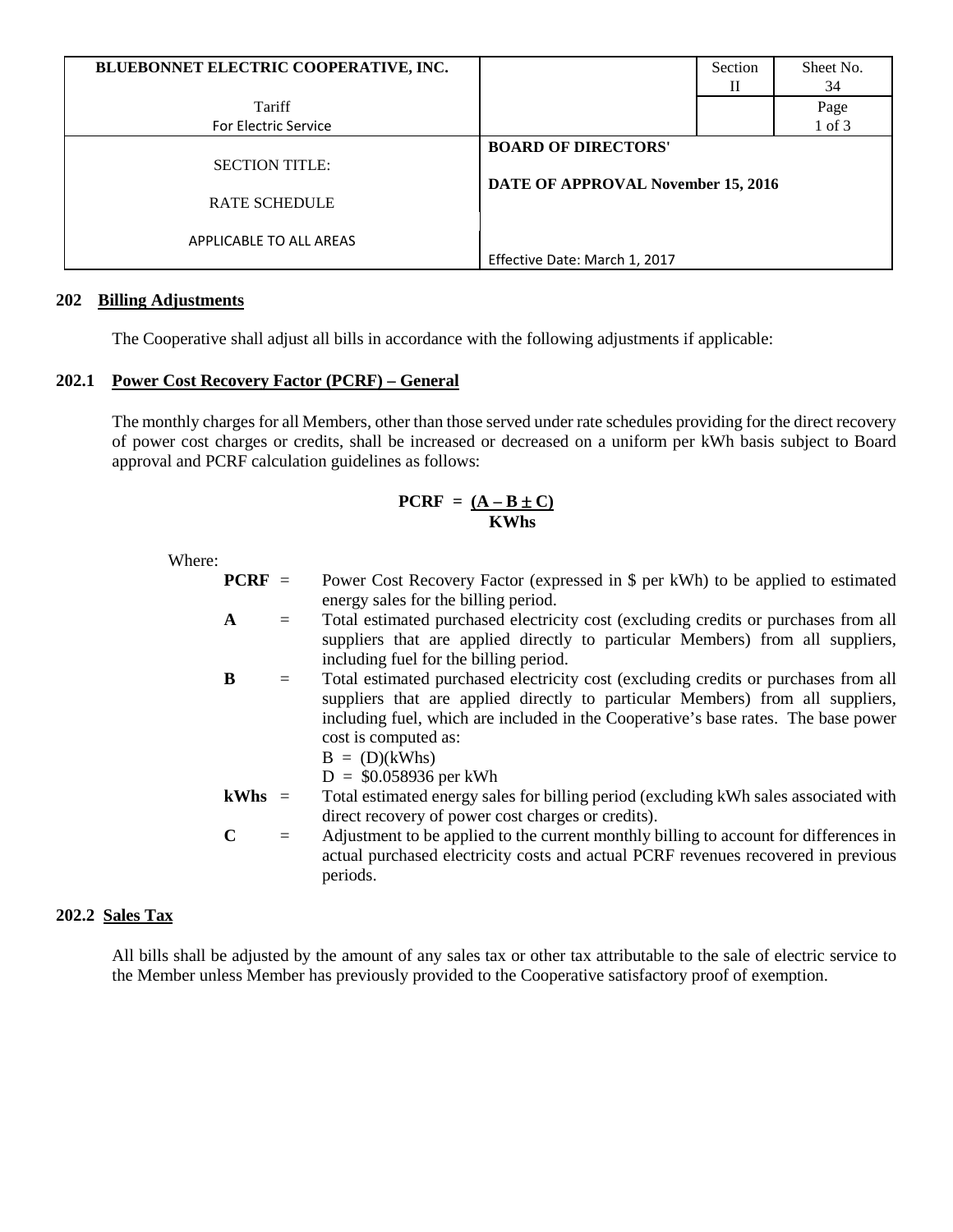| BLUEBONNET ELECTRIC COOPERATIVE, INC. |                                                             | Section | Sheet No.  |
|---------------------------------------|-------------------------------------------------------------|---------|------------|
|                                       |                                                             | П       | 34.1       |
| Tariff                                |                                                             |         | Page       |
| <b>For Electric Service</b>           |                                                             |         | $2$ of $3$ |
|                                       | <b>BOARD OF DIRECTORS'</b><br>DATE OF APPROVAL May 15, 2018 |         |            |
| <b>SECTION TITLE:</b>                 |                                                             |         |            |
|                                       |                                                             |         |            |
| <b>RATE SCHEDULE</b>                  |                                                             |         |            |
|                                       |                                                             |         |            |
| APPLICABLE TO ALL AREAS               |                                                             |         |            |
|                                       | Effective Date: July 2, 2018                                |         |            |

#### **202.3 Overbilling and Under-billing.**

If billings for utility service are over-billed, underbilled due to a meter malfunction, or found to differ from the Cooperative's lawful rates for the services being purchased by the Member, or if the utility fails to bill the Member for such service, a Billing Adjustment shall be calculated by the Cooperative. If the Member is due a refund, an adjustment shall be made for the entire period of the overcharges. If the Member was undercharged, the utility may back bill the Member for the amount which was not billed. The back-billing is not to exceed six (6) months unless the Cooperative can produce records to identify and justify the additional amount of back-billing or unless such undercharge is a result of meter tampering, bypass, or diversion by the Member. No refund is required from the Cooperative except to the Member last served by the meter prior to the testing. If a meter is found not to register for any period, unless bypassed or tampered with, the Cooperative shall make a charge for estimated units used, but not metered, for a period not to exceed three (3) months. It is the Member's responsibility to ensure placement in the appropriate rate class and that applicable discounts are received. Overbilling resulting from Member not being billed under the most favorable rate or receiving applicable discounts are not subject to Billing Adjustments provided in this section and no refunds will be given.

#### **202.4 Delinquent Accounts.**

The Cooperative may assess a late payment fee of \$5.00 or five percent (5%), whichever is greater, (based on the amount of the bill, excluding taxes), on each delinquent meter as specified in the applicable rate schedules.

# **202.5 Service Charges.**

Except as provided in these rules, the Cooperative shall charge \$55.00 for calls received during regular business hours for a trip to Member's premises which is requested by the Member or is reasonably necessary under these rules or standard operating practice, including miscellaneous purposes regarding problems with electrical service determined to be caused by Member's equipment. The Cooperative shall charge \$125.00 for all calls received during non-business hours for a trip to Member's premises which is requested by the Member or is reasonably necessary under these rules or standard operating practice.